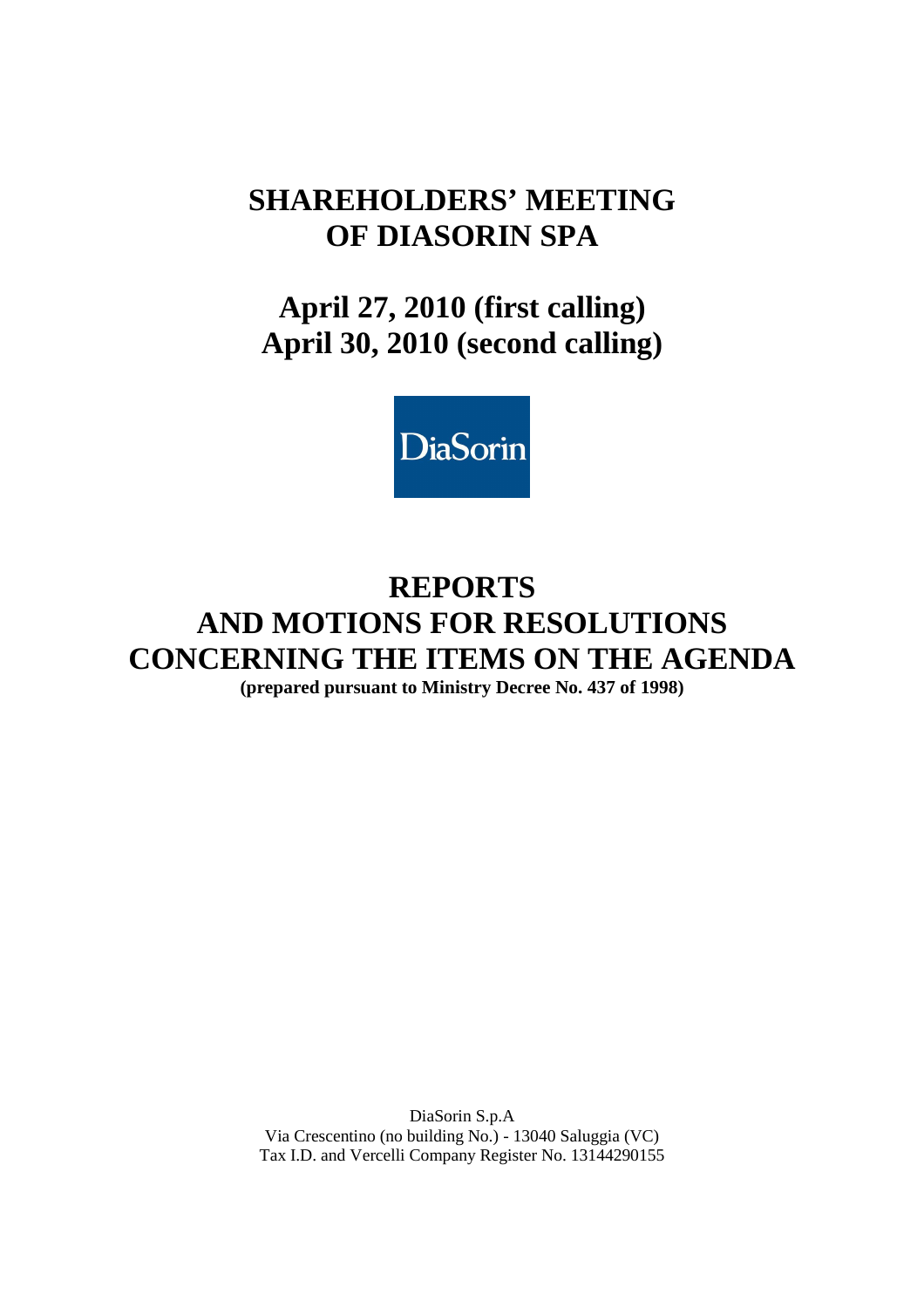# **CONTENTS**

| 1. Board of Directors, Board of Statutory Auditors and Independent Auditors | page 3 |
|-----------------------------------------------------------------------------|--------|
| 2. Notice of Shareholders' Meeting                                          | page 4 |
| 3. Reports and Motions for Resolutions Concerning the Items on the Agenda   | page 6 |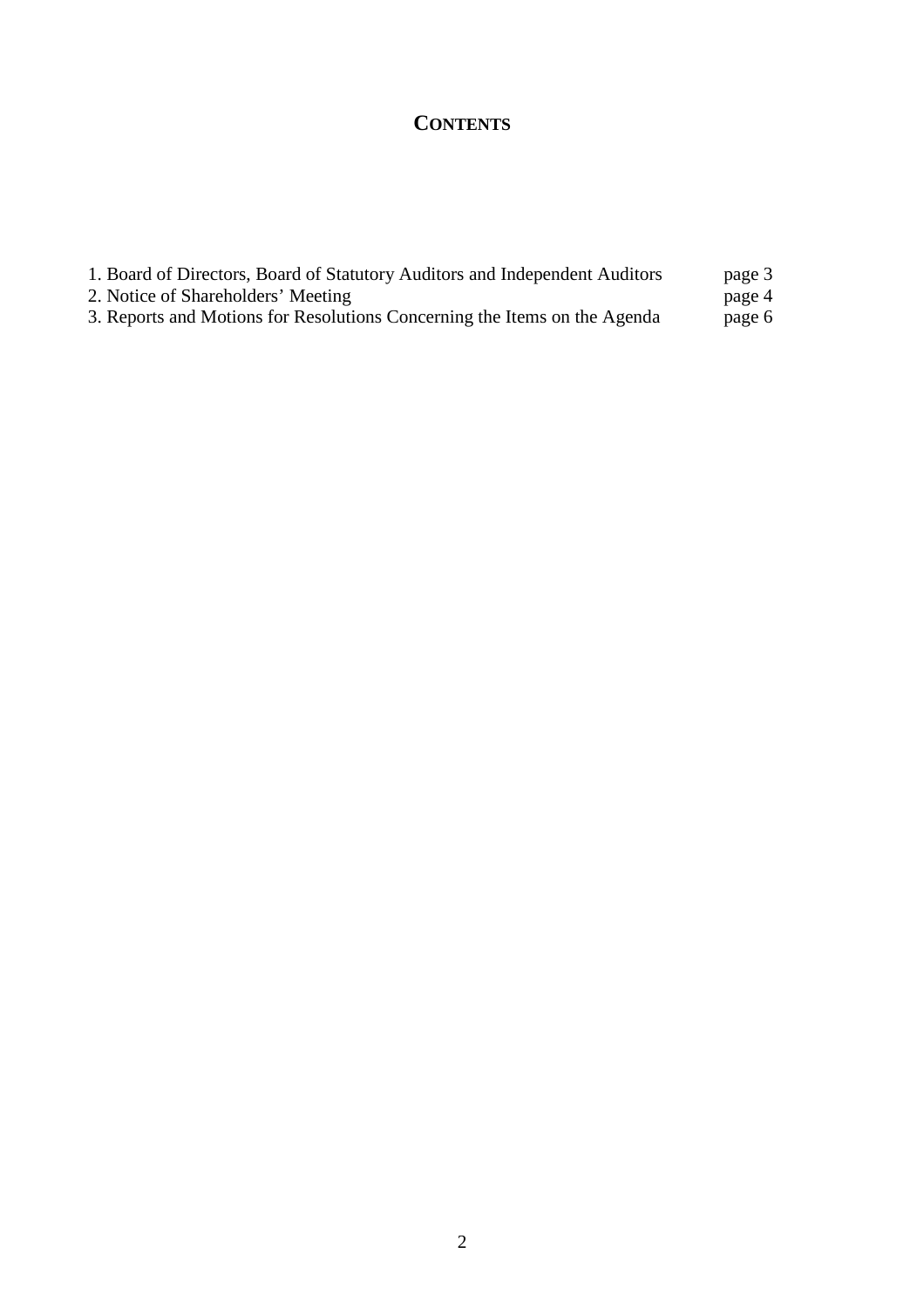# **BOARD OF DIRECTORS, BOARD OF STATUTORY AUDITORS AND INDEPENDENT AUDITORS**

# **Board of Directors** (elected on March 26, 2007)

| Chairman                         | Gustavo Denegri                                                                                                                        |
|----------------------------------|----------------------------------------------------------------------------------------------------------------------------------------|
| <i>Executive Deputy Chairman</i> | Antonio Boniolo                                                                                                                        |
| Chief Executive Officer          | Carlo Rosa (1)                                                                                                                         |
| <i>Directors</i>                 | Giuseppe Alessandria (2) (3)<br>Chen Menachem Even<br>Enrico Mario Amo<br>Ezio Garibaldi (2)<br>Michele Denegri<br>Franco Moscetti (2) |

# **B o a r d o f S t a t u t o r y A u d i t o r s**

| Chairman                  | Bruno Marchina (4)      |
|---------------------------|-------------------------|
| <b>Statutory Auditors</b> | Maria Carla Bottini (4) |
|                           | Vittorio Moro           |
| <i>Alternates</i>         | Alessandro Aimo Boot    |

# **I n d e p e n d e n t A u d i t o r s** Deloitte & Touche S.p.A.

# **COMMITTEES**

| <b>Internal Control Committee</b> | Ezio Garibaldi (Chairman)<br>Franco Moscetti<br>Enrico Mario Amo      |
|-----------------------------------|-----------------------------------------------------------------------|
| <b>Compensation Committee</b>     | Giuseppe Alessandria (Chairman)<br>Ezio Garibaldi<br>Michele Denegri  |
| <b>Nominating Committee</b>       | Franco Moscetti (Chairman)<br>Giuseppe Alessandria<br>Michele Denegri |

- (1) General Manager
- (2) Independent Director
- (3) Lead Independent Director
- (4) Post held pursuant to Article 2401 of the Italian Civil Code, following the death of Luigi Martino, formerly Chairman of the Board of Statutory Auditors.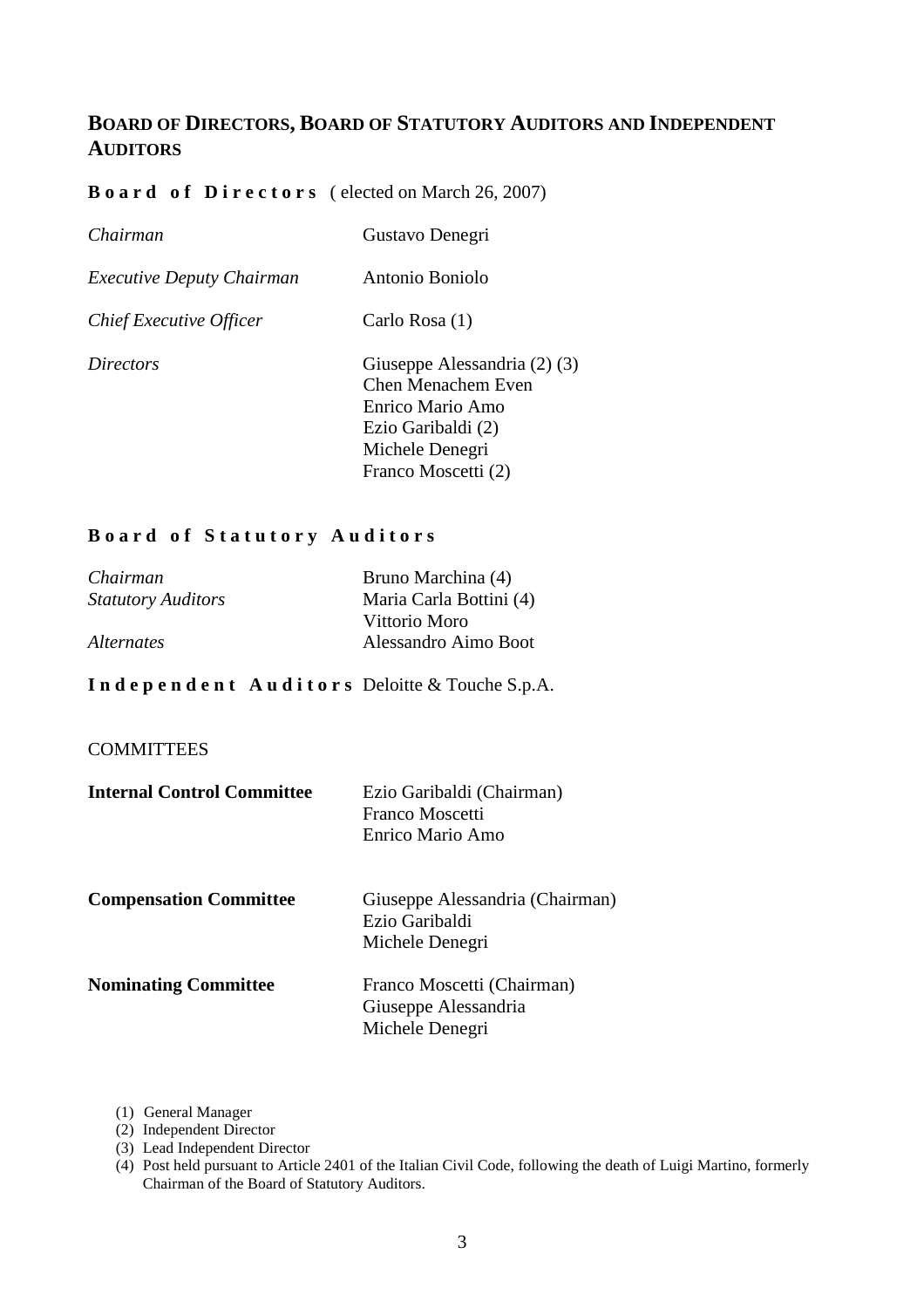# **Notice of Shareholders' Meeting**

The shareholders are invited to attend an Ordinary Shareholders' Meeting scheduled for 3:00 PM, on April 27, 2010, at 3 Via Filodrammatici, in Milan (at the offices of Mediobanca S.p.A.), on the first calling, and for April 30, 2010, same time, at the Company's registered office in Saluggia (VC), Via Crescentino (no building No.), on the second calling, if necessary, to discuss and vote on the following

#### Agenda

- 1. Approval of the Statutory Financial Statements and Report on Operations for the year ended December 31, 2009. Motion to appropriate the year's net profit. Presentation of the Consolidated Financial Statements of the DiaSorin Group at December 31, 2009. Related and required resolutions.
- 2. Election of a Board of Director, after determining the number of Directors, the length of their term of office and their compensation.
- 3. Election of a Board of Statutory Auditors and its Chairman and determination of the amount of their compensation.
- 4. Resolutions pursuant to Article 114 *bis* of Legislative Decree No. 58 of February 24, 1998 concerning the establishment of a stock option plan.
- 5. Authorization to buy and dispose of treasury shares, in accordance with the combined provisions of Article 2357 and Article 2357 *ter* of the Italian Civil Code, Article 132 of Legislative Decree No. 58 of February 24, 1998 and applicable implementation provisions.

Pursuant to Article 9 of the Bylaws and provided the relevant provisions of the law are complied with, only parties possessing the right to vote, evidence of which must be provided by means of a certification issued by an authorized intermediary and communicated to the Company in accordance with the applicable regulations showing that shares held in dematerialized form through the centralized clearing system were deposited at least two business days before the date of each Shareholders' Meeting, are entitled to attend the Shareholders' Meeting.

The Company's subscribed and paid-in share capital is 5**5**,000,000.00 euros**,** comprised of 55,000,000 common shares, par value 1 euro each. Each common share conveys the right to cast one vote. As of today's date, the Company did not own any treasury shares. Shareholders may choose to be represented at a Shareholders' Meeting by means of a written proxy issued to a third party, statutory restrictions and limitations notwithstanding. A proxy form designed in accordance with current regulations is annexed to each copy of the declaration that intermediaries are required to issue to shareholders. A proxy form is also available on the Company website: www.diasorin.com. Pursuant to Article 126-*bis* of Legislative Decree no. 58/1998, shareholders who, individually or jointly, represent at least one-fortieth of the Company's share capital, may ask, acting within five days from the publication of this Notice, that items be added to the Meeting's Agenda, listing in the application the additional items that they are proposing. Any additions to the Meeting's Agenda resulting from one such applications must be announced, using the same methods required for the publication of the Notice of Shareholders' Meeting. at leas 10 days before the date of the Shareholders' Meeting. Amendments are not allowed for items with regard to which, pursuant to law, the Shareholders' Meeting is required to vote based on a motion submitted by the Board of Directors or a proposal or project prepared by the Board of Directors.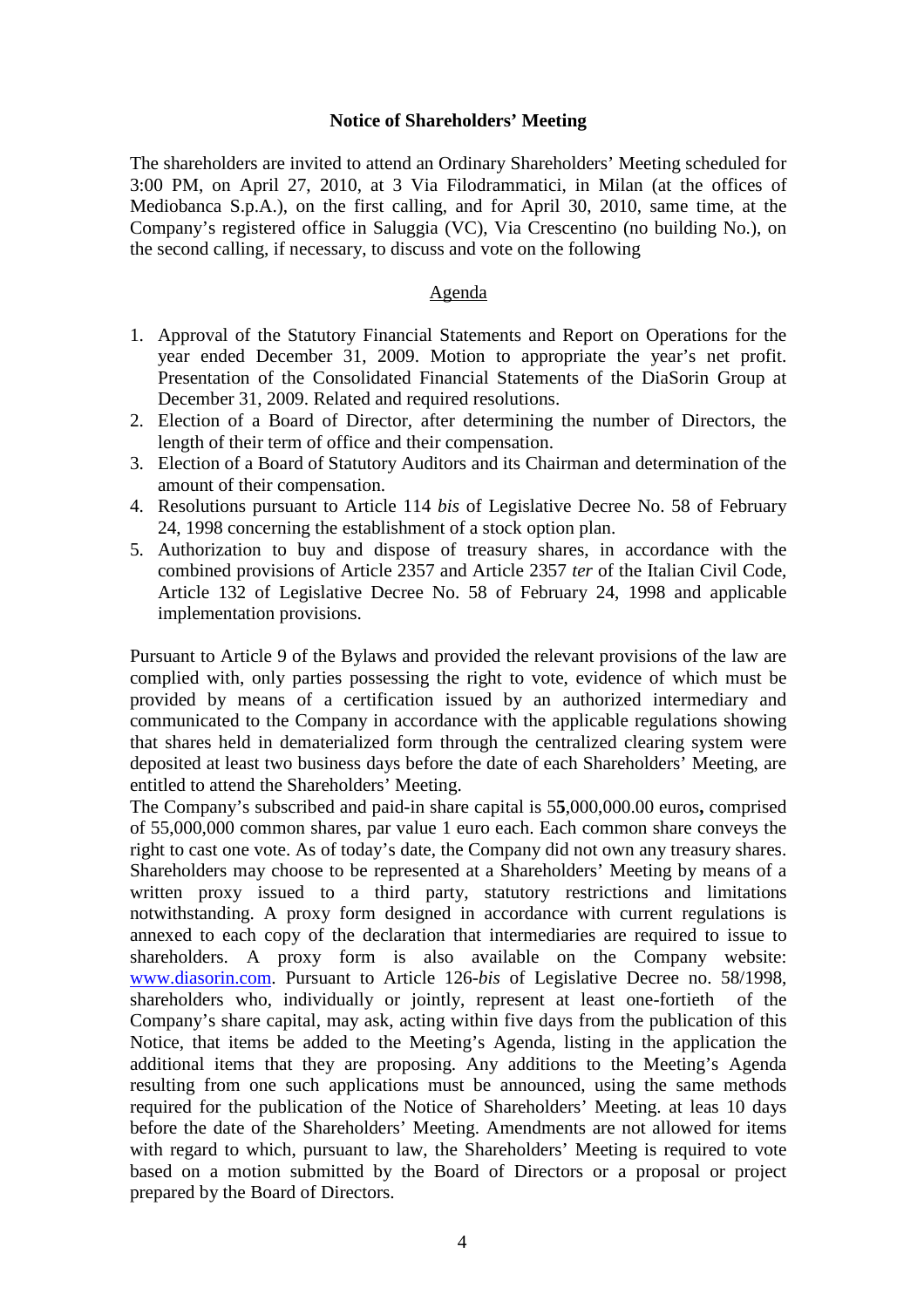The Bylaws require that the election of the Board of Directors and Board of Statutory Auditors be carried out based on slates of candidates. The rules and procedures applicable to slates of candidates and the required supporting documents are listed in Article 11 (Board of Directors) and Article 18 (Board of Statutory Auditors) of the Bylaws, which are available on the Company website.

Slates of candidates must be filed at the Company's registered office, together with the required documents, at least 15 days before the date of the first calling of the Shareholders' Meeting, or be disqualified, by shareholders who, alone or in combination with others, can attest, by means of the required certifications issued by authorized intermediaries, that they hold in the aggregate at least 2% of the shares conveying the right to vote at an Ordinary Shareholders' Meeting, as set forth in Consob Resolution No. 17148 of January 27, 2010.

Shareholders filing a minority slate are also required to take into account the recommendations provided by the Consob with Communication No. DEM/9017893 of February 26, 2009.

With regard to slates of candidates for election to the Board of Statutory Auditors, if by the statutory deadline for the filing of slates only one slate or only slates submitted by shareholders who, pursuant to the applicable regulations, are deemed to be linked with each other have been filed, additional slates may be filed for five days past the abovementioned deadline. In such cases, the abovementioned threshold for filing a slate of candidates to the governance body will be cut in half.

A slate filed in violation of the requirements set forth above or, more in general, of the provisions of the Bylaws, shall be treated as if it had never been filed.

The documents pertaining to the Shareholders' Meeting, including the Statutory and Consolidated Financial Statements at December 31, 2009, the Report on Operations, the Annual Corporate Governance Report and the motions for resolutions will be made available to the public, pursuant to and within the deadline required by current regulations, at the Company's registered office, the offices of Borsa Italiana S.p.A. and on the Company website www.diasorin.com. Shareholders are entitled to receive a copy of these documents.

> The Board of Directors by Gustavo Denegri Chairman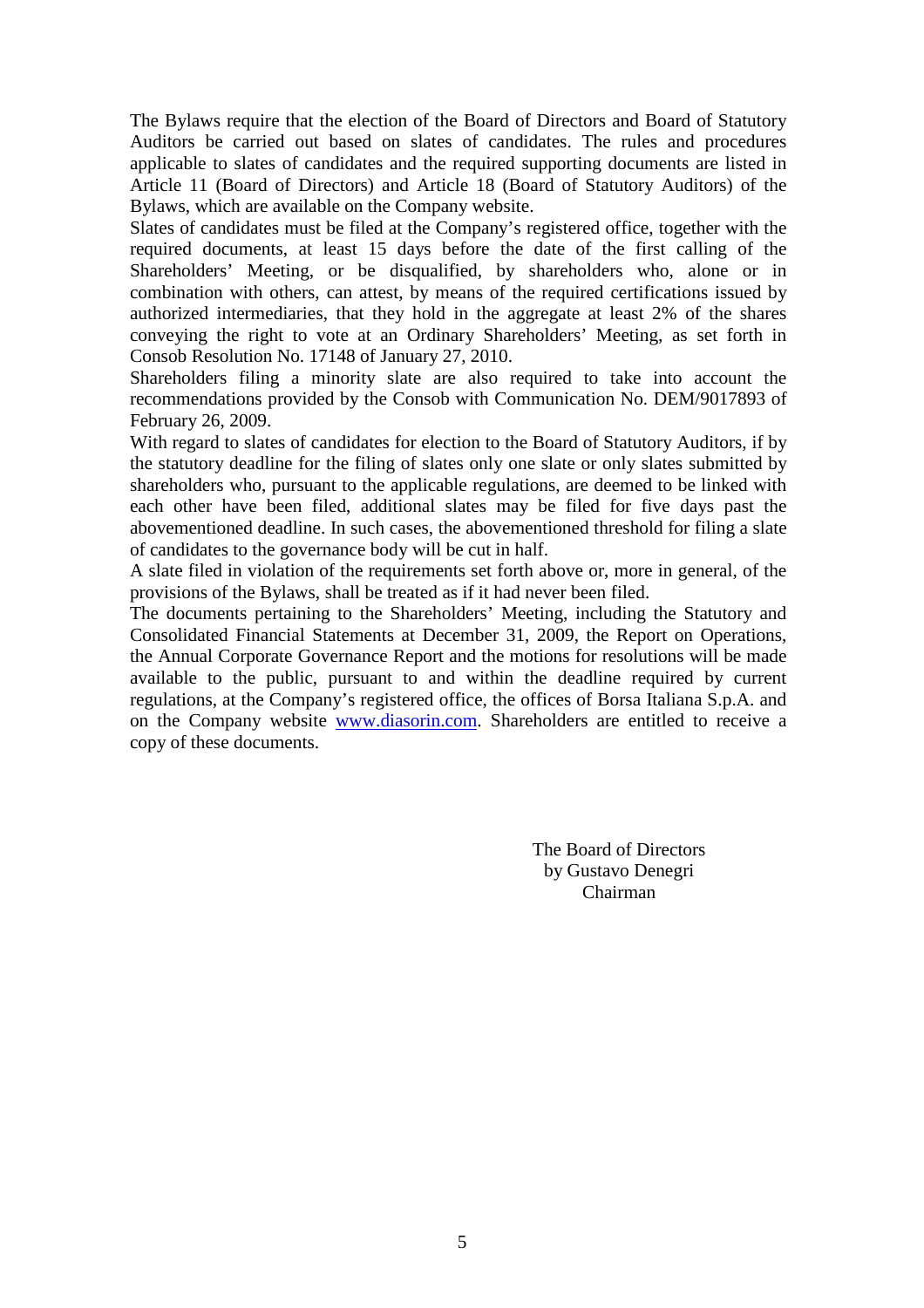# **REPORTS AND MOTIONS FOR RESOLUTIONS CONCERNING THE ITEMS ON THE AGENDA**

# **Agenda**

# **1. Approval of the Statutory Financial Statements and Report on Operations for the year ended December 31, 2009. Motion to appropriate the year's net profit. Presentation of the Consolidated Financial Statements of the DiaSorin Group at December 31, 2009. Related and required resolutions.**

The documents relating to this item on the Agenda have been filed at the Company's registered office and the offices of Borsa Italiana S.p.A., will be made available on the Company website and will be mailed upon request.

# **MOTION TO APPROVE THE FINANCIAL STATEMENTS AND APPROPRIATE THE 2009 NET PROFIT**

Dear Shareholders:

We ask you to approve the Company's financial statements for the year ended December 31, 2009 and recommend that you appropriate the net profit of 41,839,998.23 euros as follows:

- allocate 2,091,999.91 euros to the statutory reserve;
- distribute to the shareholders 11,000,000 euros as a dividend of 0.20 euros per common share;
- carry forward as retained earnings the balance of 28,747,998.32 euros.

The dividend will be payable on June 24, 2010, with record date of June 21, 2010, to the common shares outstanding on the record date.

Saluggia, March 22, 2010

The Board of Directors by Gustavo Denegri Chairman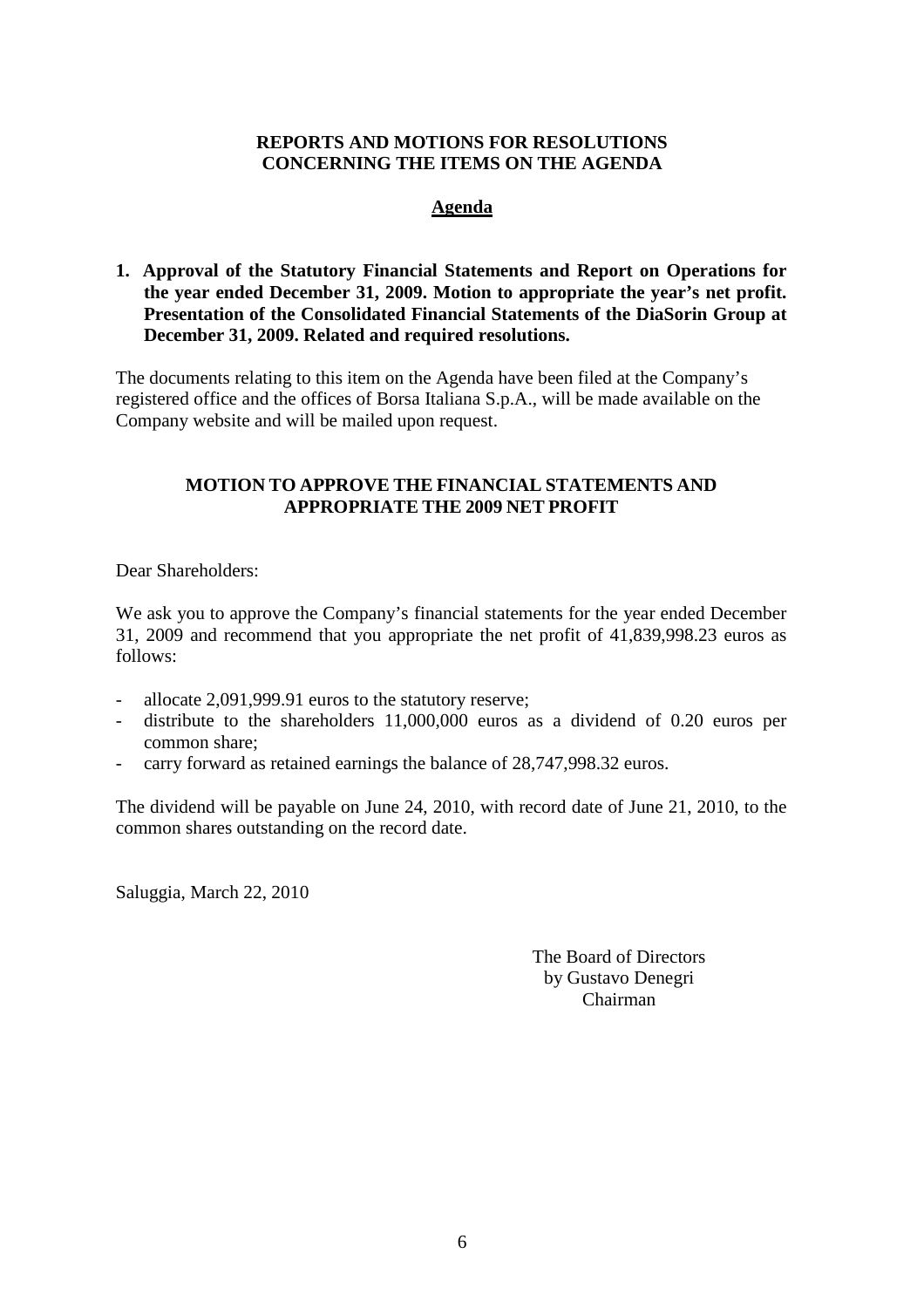# **REPORTS AND MOTIONS FOR RESOLUTIONS CONCERNING THE ITEMS ON THE AGENDA**

# **Agenda**

# **2. Election of a Board of Director, after determining the number of Directors, the length of their term of office and their compensation.**

# Dear Shareholders:

The Board of Directors currently in office was elected by the ordinary Shareholders' Meeting of March 26, 2007 (without adopting the slate voting system, as allowed by the Bylaws in effect prior to the listing of the Company's shares on the Italian Online Securities Market), for a term of office ending with the Shareholders' Meeting convened to approve the financial statements for the year ended December 31, 2009, and is comprised of nine Directors.

Therefore, the Shareholders' Meeting, after determining, pursuant to the Bylaws, the number of Directors, the length of their term of office and their compensation, is required to elect a Board of Directors by the slate voting system. in accordance with the terms and requirements of Article 11 of the Bylaws.

Pursuant to the Bylaws, the Company is managed by a Board of Directors comprised of at least seven but not more than 16 members. Keeping these boundaries in mind, the Shareholders' Meeting determines how many Directors should serve on the Board at the time of their election and decides the length of their term of office, which, however, may not exceed three years. The term of office of the Board of Directors shall expires when a Shareholders' Meeting is convened to approve the financial statements for the last year of their term of office. Directors may be reelected.

The provision of the Bylaws governing the composition and election of the Issuer's Board of Directors are appropriate to ensure compliance with the applicable requirements introduced by Law No. 262/2005, as amended by Article 147-*ter* of the Uniform Financial Code.

In order to be allowed to serve as Directors, candidates must meet the requirements of the relevant laws and regulations.

Pursuant to Article 11 of the Bylaws, the Board of Directors is elected on the basis of slates of candidates filed by shareholders who, alone or in combination with others, represent at least 2.5% of the shares that convey the right to vote at Ordinary Shareholders' Meetings, or any other percentage that may apply pursuant to relevant provisions of laws or regulations. Consob Resolution No. 17148/2010 set at 2% the minimum share ownership percentage required to file a slate of candidates.

Each shareholder, shareholders who are parties to a shareholders' agreement that qualifies as such pursuant to Article 122 of Legislative Decree No. 58/1998 (Uniform Financial Code), the Company's controlling party, its subsidiaries and joint ventures that qualify as such pursuant to Article 93 of the Uniform Financial Code, may not file or participate in the filing, directly or through a third party or a nominee, of more than one slate and may not vote for multiple slates. Each candidate can be listed on only one slate,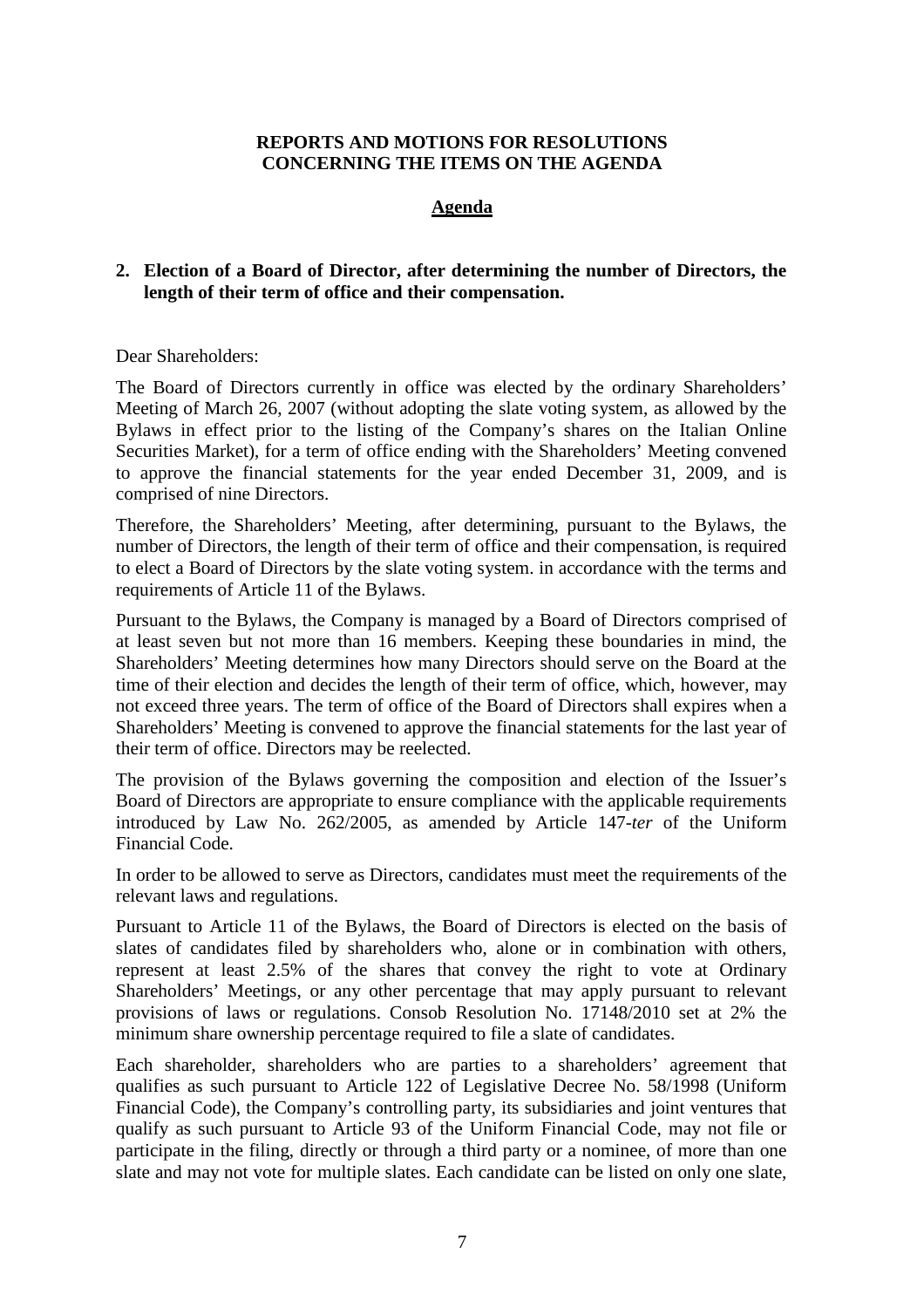on penalty of losing the right to be elected. Votes cast in violation of this prohibition will not be attributed to any slate.

Slates filed by shareholders, duly signed by the filers, must be filed at the Company's registered office, where they must be available to anyone upon request, at least fifteen days prior to the date of the first calling of the Shareholders' Meeting and must meet the additional disclosure and filing requirements set forth in the laws and regulations currently in force. Slates must be accompanied by the following information:

- (i) the names of the shareholders who are filing the slate, the total percentage interest held and a certification issued by an intermediary qualified pursuant to law confirming the ownership of the abovementioned interest;
- (ii) affidavits by which the individual candidates accept the nomination and attest, under their responsibility, that there are no issues that would impede their election or make it incompatible and that they possess the qualifications required pursuant to law to serve in the respective capacities;
- (iii) *curricula vitae* setting forth the personal and professional qualifications of each candidate and indicating whether a candidate qualifies as an independent Director.

Slates filed in a manner that does not comply with the foregoing provisions shall be treated as if they were never filed.

Moreover, in accordance with the regulations applicable to issuers of securities with STAR qualification, the number of independent Directors and their independence requirements are set forth in the Regulations of Markets organized ad operated by Borsa Italiana and in the respective Instructions, as well as in Article 3 of the Corporate Governance Code and Article 148, Section 3, of the Uniform Financial Code. Pursuant to Article IA.2.13.6 of the Instructions for the Regulations of the Online Securities Market organized and operated by Borsa Italiana S.p.A., a company is deemed to have an adequate number of independent Directors, when there are:

- at least 2 independent Directors in a Board of Directors with up to 8 members;
- at least 3 independent Directors in a Board of Directors with 9 to 14 members;
- at least 4 independent Directors in a Board of Directors with more than 14 members.

The election of the Board Directors is carried out as follows:

a) All except one of the Directors that need to be elected shall be taken from the slate that received the highest number of votes cast by the shareholders, in the consecutive order in which they are listed on the slate;

b) The remaining Director shall be taken from a minority slate that is not connected in any way with shareholders who have filed or voted for the slate referred to in paragraph a) above and has received the second highest number of votes cast by the shareholders, selecting the first of the candidates who are listed in consecutive order on the slate;

it being understood that, should the minority slate referred to in paragraph b) above fail to receive a percentage of the votes equal to at least half the required percentage for filing a slate, as stated above, all of the Directors that need to be elected shall be taken from the slate that received the highest number of votes referred to in paragraph a) above.

If the candidates elected in the manner described above do not include a sufficient number of Directors who meet the independence requirements that apply to Statutory Auditors pursuant to Article 148, Section 3, of the Uniform Financial Code to achieve the minimum statutory percentage of the total number of elected Directors, the non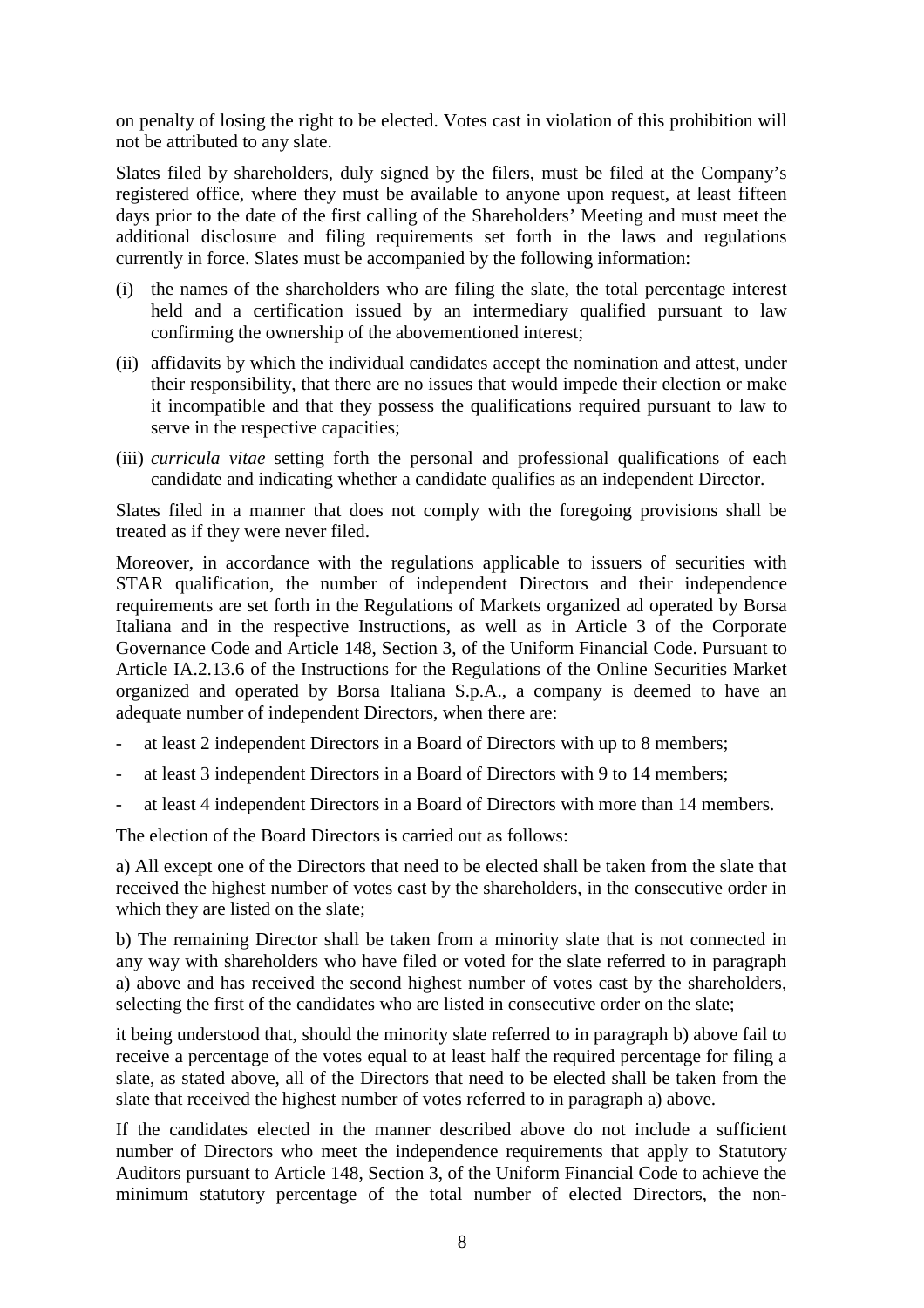independent candidate elected last in consecutive order from the slate that received the highest number of votes, as referred to in Letter a), Paragraph Eight, of this Article, shall be replaced with the first non-elected independent candidate who is listed next in consecutive order in the same slate or, otherwise, the first non-elected independent candidate listed in consecutive order on the other slates, based on the number of votes received by each candidate. This replacement procedure shall be applied repeatedly until the Board of Directors includes a number of Directors who meet the requirements of Article 148, Section 3, of the Uniform Financial Code equal to at least the statutory minimum. If this procedure fails to produce the result explained above, the replacement will be carried out by means of a resolution approved by the Shareholders' Meeting with a plurality of the votes, after the names of the candidates that meet statutory requirements have been placed in nomination.

If only one slate is filed or if no slate is filed, the Shareholders' Meeting shall approve its resolutions with the majorities required by law, without being required to comply with the procedure described above.

For additional information about the method for electing the Board of Directors, please consult Article 11 of the Bylaws.

The Company will make available to the public, within the deadlines and in the manner required by the applicable statutes, the slates of candidates filed by shareholders. In addition, the Company will promptly inform the public, by means of a press release issued in accordance with Article 144-*novies* of the Consob Issuers' Regulations, about the outcome of the election of the Board of Directors, specifying the following:

- from which slate each candidate was elected, indicating whether the slate had been filed or voted by majority or minority shareholders;
- the Directors who indicated that they meet the independence requirement.

The Shareholders' Meeting must also determine the total amount of the compensation for all Directors, including the Directors who perform special functions.

All of the above having been stated, the Shareholders' Meeting is being asked to:

- determine the number of Directors who will be serving on the Board;
- determine the length of the term of office of the Board of Directors;
- vote to elect the Board of Directors in accordance with the method described above;
- determine the total compensation of the Board of Directors.

With regard to the issues discussed above, the Shareholders are urged to take into account the recommendations contained in Consob Communication No. DEM/9017893 of February 26, 2009.

Saluggia, April 9, 2010

The Board of Directors by Gustavo Denegri Chairman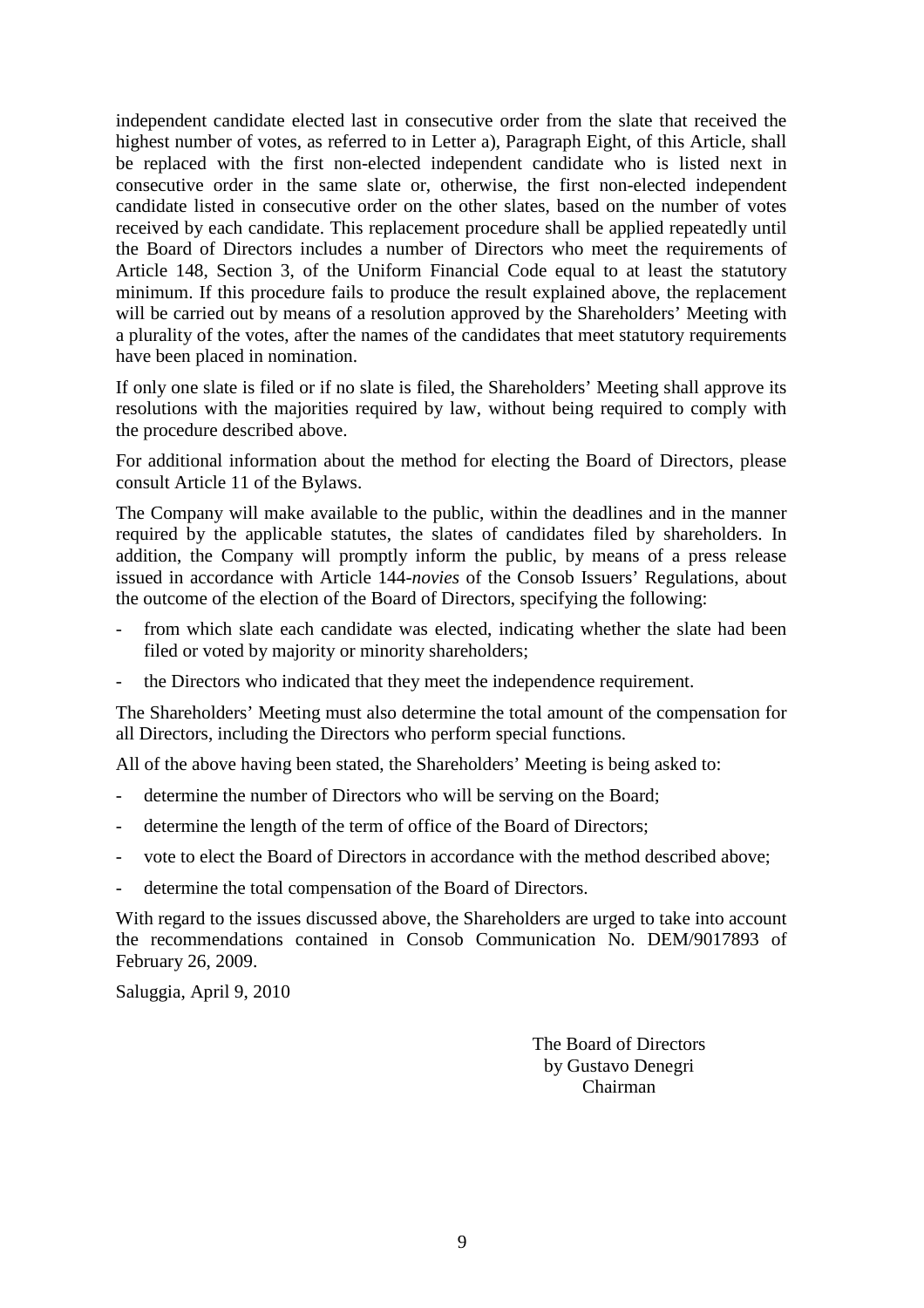# **REPORTS AND MOTIONS FOR RESOLUTIONS CONCERNING THE ITEMS ON THE AGENDA**

# **Agenda**

# **3. Election of a Board of Statutory Auditors and its Chairman and determination of the amount of their compensation.**

# Dear Shareholders:

The Board of Statutory Auditors currently in office was elected by the ordinary Shareholders' Meeting of March 26, 2007 (without adopting the slate voting system, as allowed by the Bylaws in effect prior to the listing of the Company's shares on the Italian Online Securities Market), for a term of office ending with the Shareholders' Meeting convened to approve the financial statements for the year ended December 31, 2009.

Therefore, the Shareholders' Meeting is required to elect a Board of Statutory Auditors by the slate voting system. in accordance with the terms and requirements of Article 18 of the Bylaws.

The Board of Statutory Auditors is comprised of 3 (three) Statutory Auditors and 2 (two) Alternates, who are elected for a term of office of 3 (three) years and may be reelected. Statutory Auditors must meet the requirements of the relevant laws currently in force, including those concerning the number of corporate governance posts that may be held concurrently.

Anyone who may be in a position that prevents him or her from being elected or may be otherwise unelectable or does not meet the requirements of professionalism, integrity and independence set forth in the laws currently in force may not serve as a Statutory Auditor and, if elected, shall automatically forfeit their office.

Specifically, insofar as the professionalism requirements are concerned, as set forth in Article 1, Section 3, of Ministerial Decree No. 162 of March 30, 2000, which makes reference to Section 2, Letters b) and c) of the abovementioned Article 1, it shall be understood that "subject matters that are relevant to the Company's business" shall mean those related to the health and medical fields.

The Ordinary Shareholders' Meeting shall elect the Statutory Auditors and their Alternates in the manner specified below.

Pursuant to Consob Resolution No. 17148/2010, slates, listing candidates in consecutive order by number, may be filed by shareholders representing at least 2% of the shares that convey the right to vote at Ordinary Shareholders' Meetings. The slates must be filed at the Company's registered office at least 15 (fifteen) days prior to the date of the first calling of the Shareholders' Meeting on penalty of becoming invalid, without prejudice to any additional disclosure and filing requirements that may be set forth in relevant laws and regulations in effect.

The slates shall list in consecutive order by number the candidates' names, specifying whether each candidate is standing for election as a Statutory Auditor or as an Alternate.

Each shareholder, shareholders belonging to a shareholders' agreement that meet the requirements of Article 122 of Legislative Decree No. 58/1998, the Company's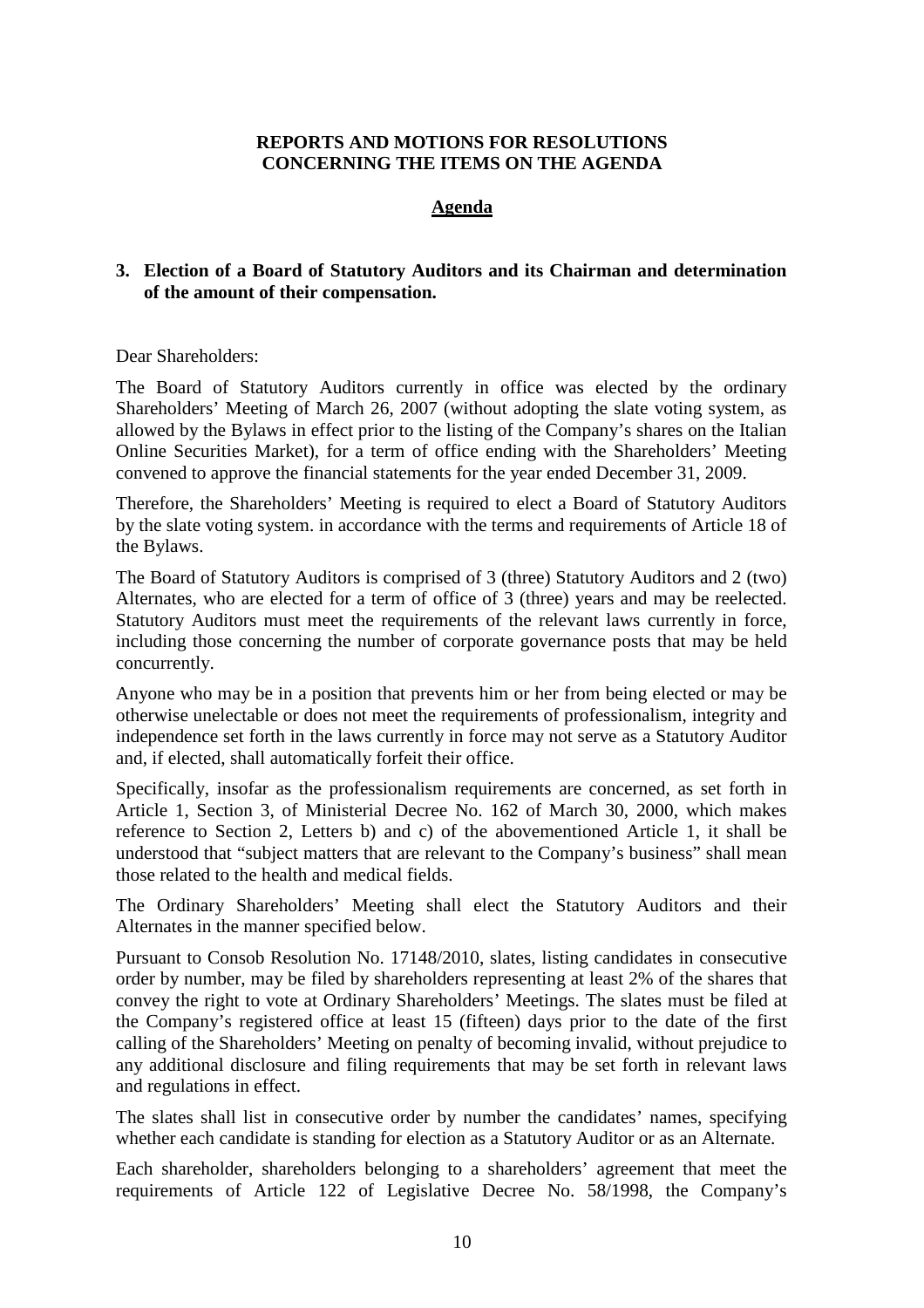controlling party, its subsidiaries and joint ventures that qualify as such pursuant to Article 93 of Legislative Decree No. 58/1998 may not file or participate in the filing, directly or through a third party or a nominee, of more than one slate and may not vote for multiple slates. Each candidate can be included on only one slate, on penalty of losing the right to be elected. Votes cast in violation of this requirement will not be attributed to any slate of candidates.

The slates must be accompanied by the following information:

- a) The names of the shareholders who are filing the slates, the total percentage interest held and a statement certifying the ownership of the corresponding shares;
- b) An affidavit by the shareholders different from those who hold, jointly or individually, a controlling or relative majority interest attesting that they are not linked with the latter as a result of transactions such as those defined in the relevant laws and regulations currently in force;
- c) Detailed information about the candidates' backgrounds, affidavits by the candidates attesting that they meet statutory requirements and accept the nomination and listings of any management and control posts held by the candidates at other companies.

If the conditions set forth above are not complied with, the affected slate shall be treated as if it had never been filed.

The results of the balloting shall reflect the following process: the Statutory Auditor candidate listed first in the slate that received the second highest number of votes and that, pursuant to laws and regulations currently in force, is not in any way linked, directly or indirectly, with the shareholders who filed the slate that received the highest number of votes is elected to the post of Chairman of the Board of Statutory Auditors; the candidates listed, respectively, first and second in the slate that received the highest number of votes, as referred to in this paragraph, are elected to the post of Statutory Auditor. Alternate candidates who are listed first in the slates that received the highest and second highest number of votes are elected to the post of Alternate.

If two or more lists receive the same number of votes, a new balloting is held. If the result is again a tie, the slate filed by the shareholders who own the largest percentage interest or, alternatively, the slate filed by the largest number of shareholders shall prevail.

If only one slate of candidates is filed, all Statutory Auditors and Alternates are elected from that slate.

If no slate is filed, the Shareholders' Meeting shall approve its resolutions with the majorities required by law.

The Shareholders' Meeting shall determine the amount of the compensation payable to the members of the Board of Statutory Auditors, in accordance with the laws currently in force.

The Company will make available to the public, within the deadlines and in the manner required by the applicable statutes, the slates of candidates filed by shareholders.

If 15 days before the date of the Shareholders' Meeting only one slate or only slates submitted by shareholders who are deemed to be linked with each other have been filed, the Company shall issue a press release setting a new filing deadline and cutting in half the ownership percentage required to file slates.

The Company will promptly inform the public, by means of a press release issued in accordance with Article 144-*novies* of the Consob Issuers' Regulations, about the outcome of the election of the Board of Statutory Auditors, specifying from which slate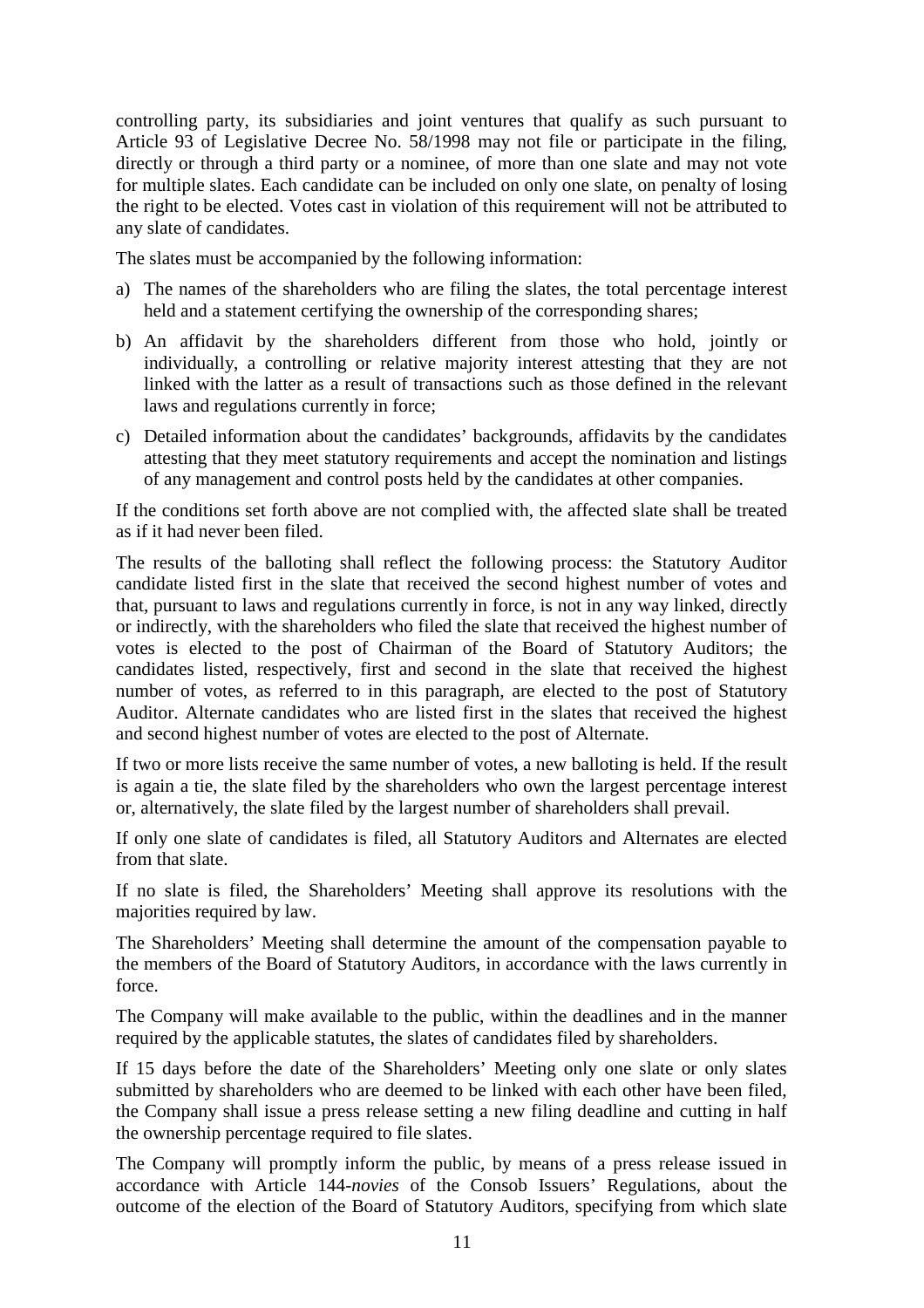each candidate was elected and indicating whether the slate had been filed or voted by majority or minority shareholders.

All of the above having been stated, the Shareholders' Meeting is being asked to:

- vote to elect the Board of Statutory Auditors in accordance with the method described above;
- determine the total compensation of the Board of Statutory Auditors.

With regard to the issues discussed above, the Shareholders are urged to take into account the recommendations contained in Consob Communication No. DEM/9017893 of February 26, 2009.

Saluggia, April 9, 2010

The Board of Directors by Gustavo Denegri Chairman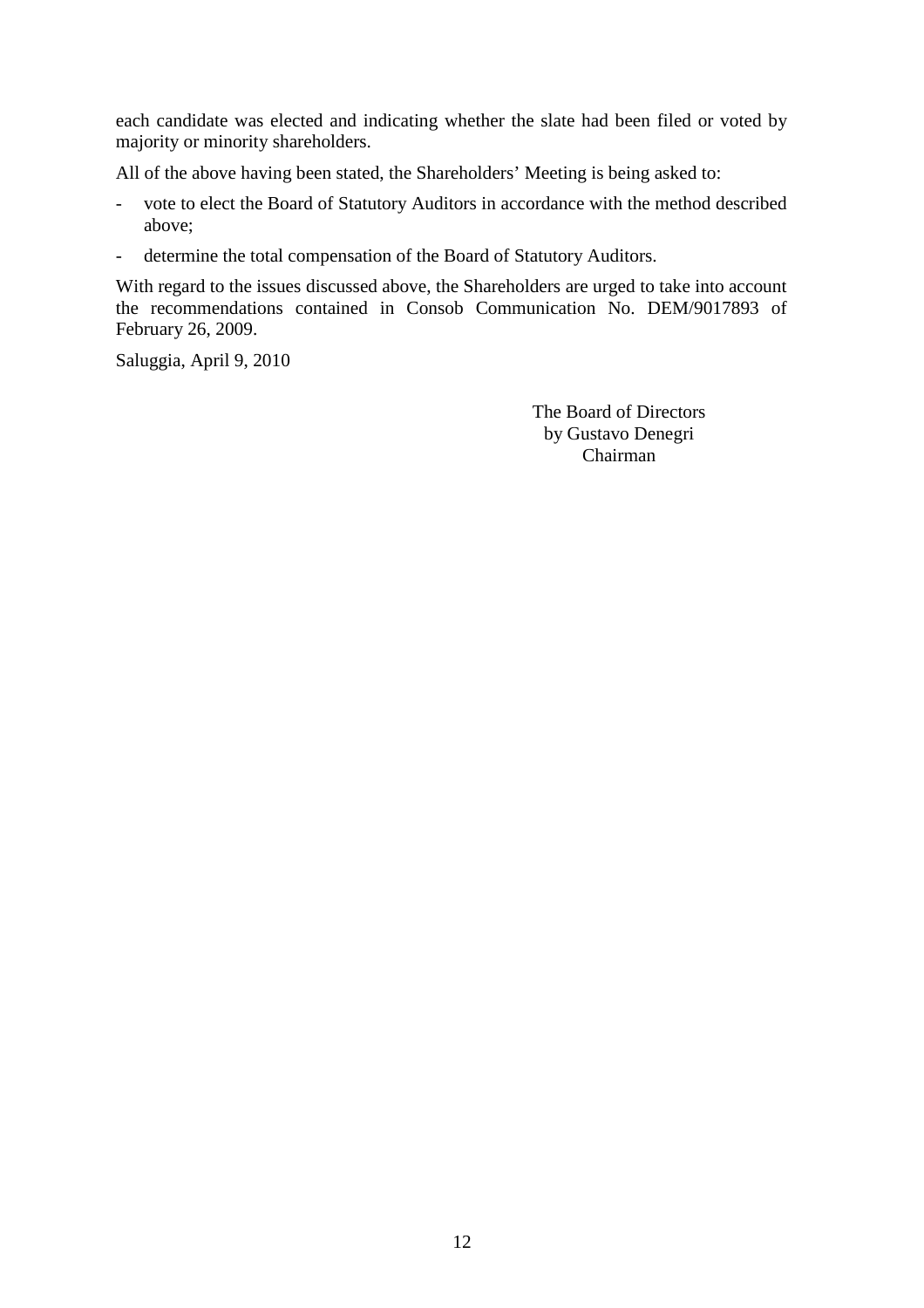# **REPORTS AND MOTIONS FOR RESOLUTIONS CONCERNING THE ITEMS ON THE AGENDA**

# **Agenda**

# **4. Resolutions pursuant to Article 114** *bis* **of Legislative Decree No. 58 of February 24, 1998 concerning the establishment of a stock option plan.**

# Dear Shareholders:

We are submitting for your approval a plan to incentivize and increase the loyalty of employees called "DiaSorin S.p.A. 2010 Stock Option Plan" (the "2010 Plan"), reserved for executives and employees of DiaSorin S.p.A.("DiaSorin" or the "Company") and the companies that it controls directly or indirectly (hereinafter the "Subsidiaries" and, together with DiaSorin, the "Group"), pursuant to Article 144-*bis* of Legislative Decree No. 58/1998 ("Uniform Financial Code"), which shall be implemented through free grants of options valid to buy common treasury shares held by the Company.

An Information Memorandum about the 2010 Plan, prepared in accordance with Article 84-*bis* of the Issuers' Regulations, has been made available to the public within the deadline and in the manner required pursuant to law.

# 1. Reasons for Adopting the 2010 Plan

The purpose of the 2010 Plan is to continue the policy of incentivizing and increasing the loyalty of key Group employees by making them feel part of the Company's ownership base, thereby helping retain within the Group their specific competencies by allowing them to share in the Company's profits and future growth.

# 2. Subject and Implementation Method of the 2010 Plan

The 2010 Plan calls for free grants, to each of the beneficiaries identified within the categories of recipients listed in Section 3 below (hereinafter the "Beneficiaries), of options (hereinafter the "Options") that convey to the Beneficiary the right to buy common treasury shares held by the Company, based on the ratio of 1 share for each exercised Option, in accordance with the terms and conditions of the 2010 Plan, at a price that will be determined by the Board of Directors at the time of the Option grant, in an amount that shall not be less than the simple average of the official prices at which the DiaSorin common shares traded on the Online Stock Market organized and operated by Borsa Italiana S.p.A. during the period between the Option Grant Date (as defined below) and the same day of the previous calendar month (hereinafter the "Exercise Price").

We recommend that up to 750,000 DiaSorin common shares be available for allotment to the Beneficiaries in implementation of the 2010 Plan.

For the purpose of implementing the 2010 Plan, the Company's Ordinary Shareholders' Meeting (convened for April 27, 2010 on the first calling and April 30, 2010 on the second calling) will be asked to approve, as the fifth item on the Agenda, a motion to authorize the Board of Directors to execute transactions to buy and dispose of treasury shares, pursuant to and for the purposes of Article 2357 and Article 2357-*ter* of the Italian Civil Code and Article 132 of the Uniform Financial Code and related implementation provisions, reserved for use in connection with the 2010 Plan. For additional information, please consult the respective explanatory report prepared in accordance with Article 73 of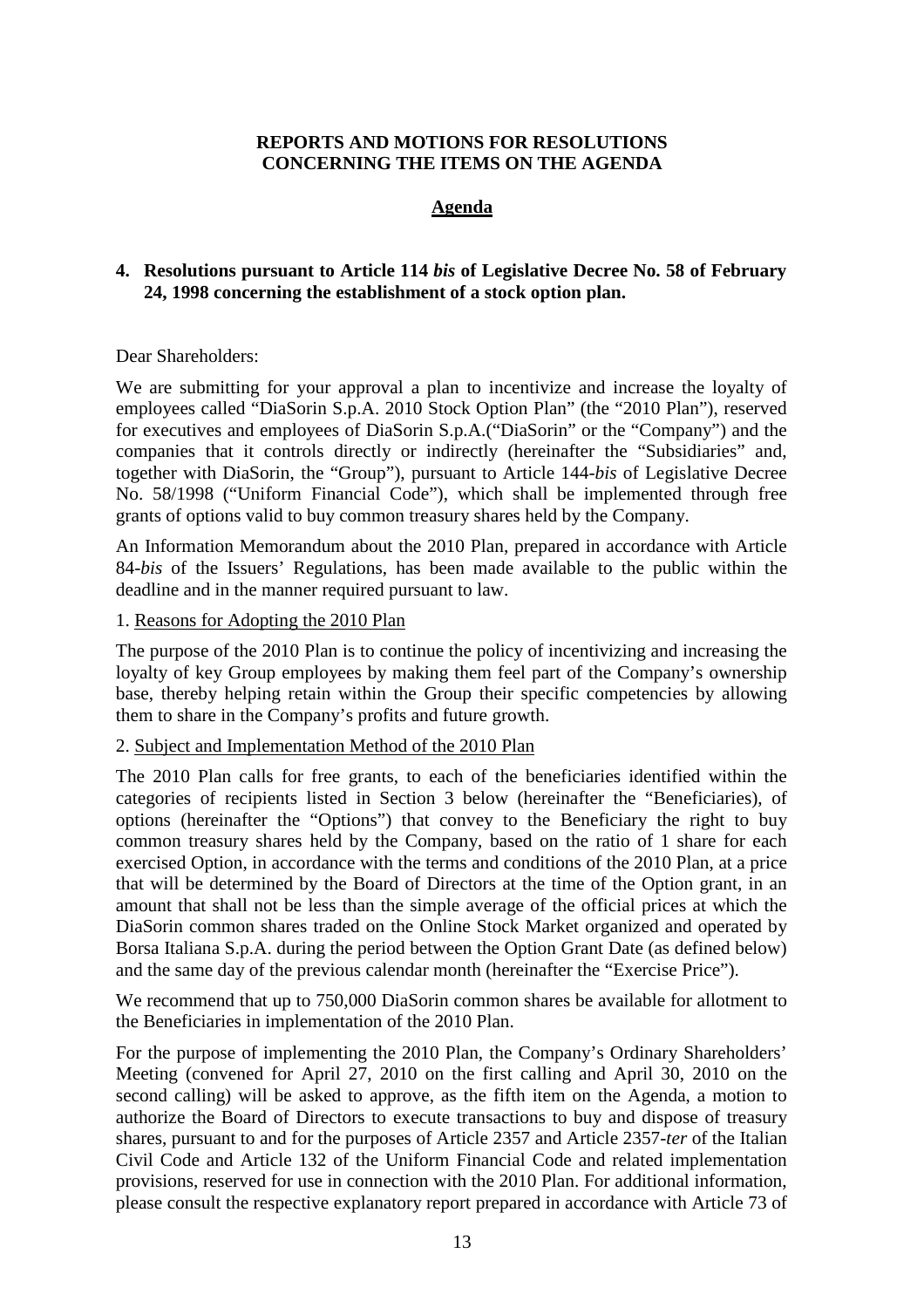Consob Regulation No. 11971/1999, as amended (hereinafter the "Issuers' Regulations"), which was made available to the public within the deadline and in the manner required pursuant to law.

As of the date of this report , the Company held no treasury shares and none of its subsidiaries held DiaSorin shares.

The Options awarded under the 2010 Plan will convey to the Beneficiaries the right to acquire up to 750,000 common shares, at the Exercise Price, based on a ratio of 1 share for each awarded exercised Option, in accordance with the terms ad conditions of the 2010 Plan, as explained below.

The Company will make available to the Beneficiaries the shares they are entitled to receive following the exercise of their Options within and not later than 10 (ten) business days after the end of the calendar month during which the Options were exercised. The shares attributable to the Beneficiaries following the exercise of the Option shall have the same ranking for dividends as the Company's common shares on the date of purchase and shall carry the coupons in effect as of that date.

# 3. Beneficiaries of the 2010 Plan

The 2010 Plan is addressed to parties who, on the Option grant date (the "Grant Date") are full-time employees of the Company or one of its Subsidiaries.

On each Grant Date, the Board of Directors will designate the individual Beneficiaries, within the abovementioned categories, and determine the number of Options awarded to each Beneficiary, taking into account the number, category, organizational level, responsibilities and professional competencies of the Beneficiaries.

The Board of Directors may delegate its powers, tasks and responsibilities in connection with the execution and implementation of the 2010 Plan to the Chairman of the Board of Directors, the Deputy Chairman and/or DiaSorin's Chief Executive Officer, it being understood that the Board of Directors shall have sole jurisdiction over any decision related to and/or concerning a grant of Option to a Beneficiary who is also the Chairman and/or Deputy Chairman and/or DiaSorin's Chief Executive Officer, as well as over any other decision related and/or pertaining to the management and/or implementation of the 2010 Plan concerning the abovementioned parties.

Consistent with the guidelines of the Corporate Governance Code of Borsa Italiana S.p.A., the Compensation Committee provides consulting support and makes recommendations with regard to the implementation of the 2010 Plan.

An ongoing employment relationship with DiaSorin or a Subsidiary is an eligibility requirement for the 2010 Plan.

Specifically, under the 2010 Plan, if the employment relationship is ended as a result of a bad leaver situation, all options awarded to the Beneficiary shall lapse and shall become null and void. Bad leaver refers to situations when the employment relationship is ended due to:

- (i) firing of a Beneficiary for cause or (a) violation by the Beneficiary of the laws governing employment relationships; (b) criminal conviction of the Beneficiary of a crime resulting from a malicious or negligent act;
- (ii) resignation by the Beneficiary not justified by the occurrence of (a) withdrawal from the employment relationship due to a Beneficiary's physical or mental disability (caused by illness or accident) resulting in inability to work for more than 6 (six) months; (b) death of the Beneficiary.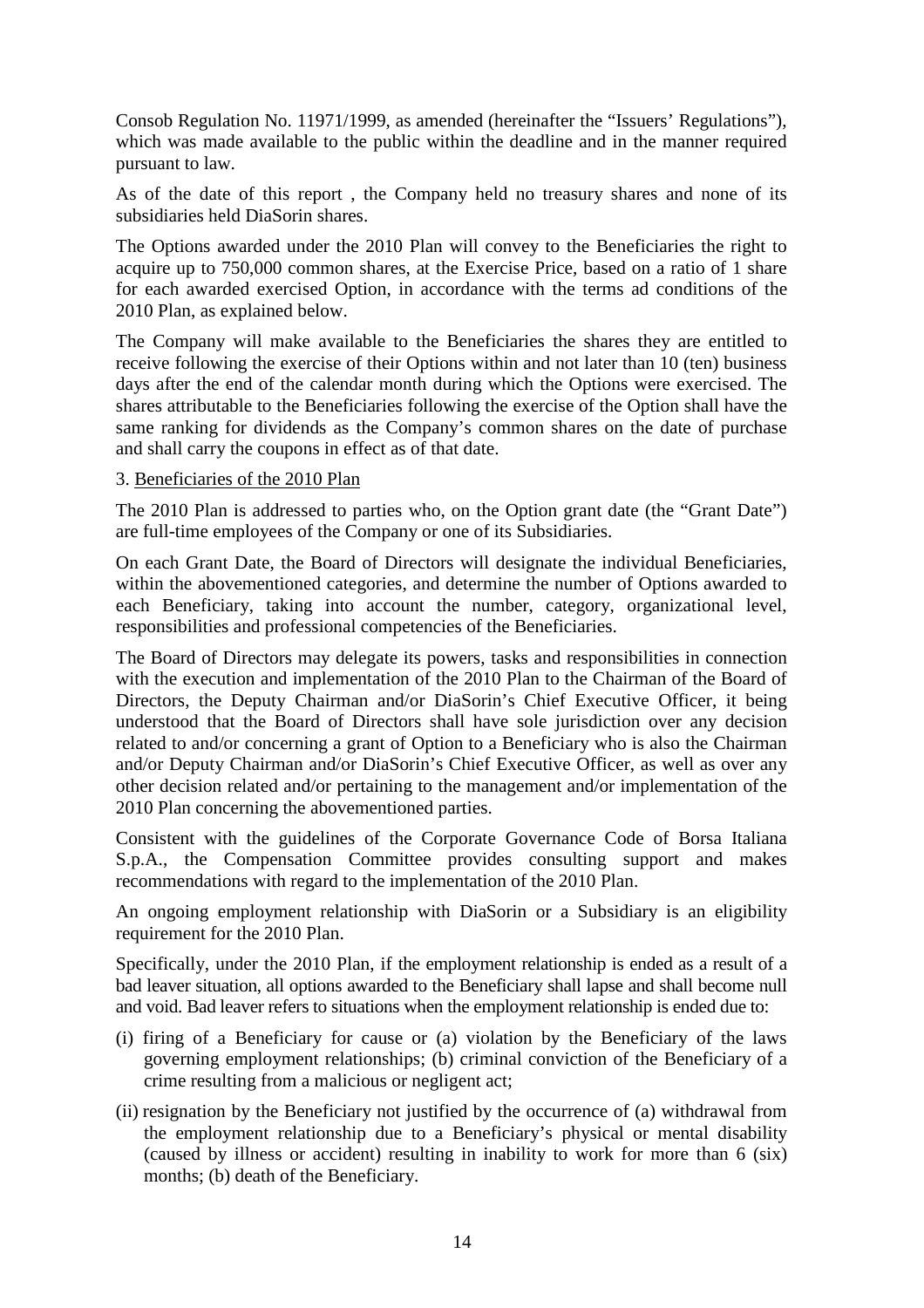If the employment relationship is ended as a result of a good leaver situation, the Beneficiary will retain the right to exercise his/her awarded options proportionately to the length of his/her employment after the Grant Date, as against the length of time running between the Grant Date and the initial Option exercise date. Options that are not exercisable shall become void automatically, thereby releasing the Company from any obligation or liability.

Good leaver refers to situations when the employment relationship is ended due to (i) firing without cause; (ii) withdrawal from the employment relationship due to a Beneficiary's physical or mental disability (caused by illness or accident) resulting in inability to work for more than  $6$  (six) months; (iii) death of the beneficiary; (iv) retirement of the Beneficiary; and (v) loss of the status of subsidiary by the company employing the Beneficiary.

# 4. Duration of the 2010 Plan and Exercise of the Options

The Options awarded to a Beneficiary may be exercised in accordance with the provisions of the 2010 Plan Regulations and the corresponding option contract.

Under the 2010 Plan, (i) Options may be awarded to Beneficiaries identified by the Board of Directors over a period of three years from the date when the 2010 Plan Regulations are approved; and (ii) Options are exercisable during the exercise periods defined in the 2010 Plan Regulations and/or the option contract, it being understood that awarded Options may not be exercised for a period of three years following the Grant Date.

Under the 2010 Plan, the exercise of the Options by the Beneficiaries shall be suspended during the period between the day following the date of any meeting of the Board of Directors held for the purpose of approving a resolution to convene a Meeting of the holders of DiaSorin S.p.A. common shares and the day when the Shareholders' Meeting in question is held, whether on the first or a subsequent calling, and, moreover, the record date of any dividends approved by the same Shareholders' Meeting. The Board of Directors shall also have the right to suspend the Beneficiaries' right to exercise their Options during certain periods of the year. In such cases, the Board of Directors shall send a special written notice to each Beneficiary.

# 5. Restrictions on the Transfer of Options

Options are awarded on a personal basis and may be exercised exclusively by the Beneficiaries. Unless the Board of Directors resolves otherwise and except for the provisions applicable in the event of interruption of an employment relationship (including transfers due to death), Options may not be transferred or negotiated, pledged or otherwise encumbered by the Beneficiary and/or provided as collateral both as a result of a contract or pursuant to law.

\* \* \*

#### Dear Shareholders:

Based on the information provided above, we recommend that you adopt the following resolutions:

"The Ordinary Shareholders' Meeting of DiaSorin S.p.A., having reviewed and approved the explanatory report submitted by the Board of Directors,

#### resolves to

(i) approve, pursuant to and for the purposes of Article 114-*bis* of Legislative Decree No. 58/1998, the establishment of a new stock option plan called "DiaSorin S.p.A. 2010 Stock Option Plan" with the characteristics (including implementation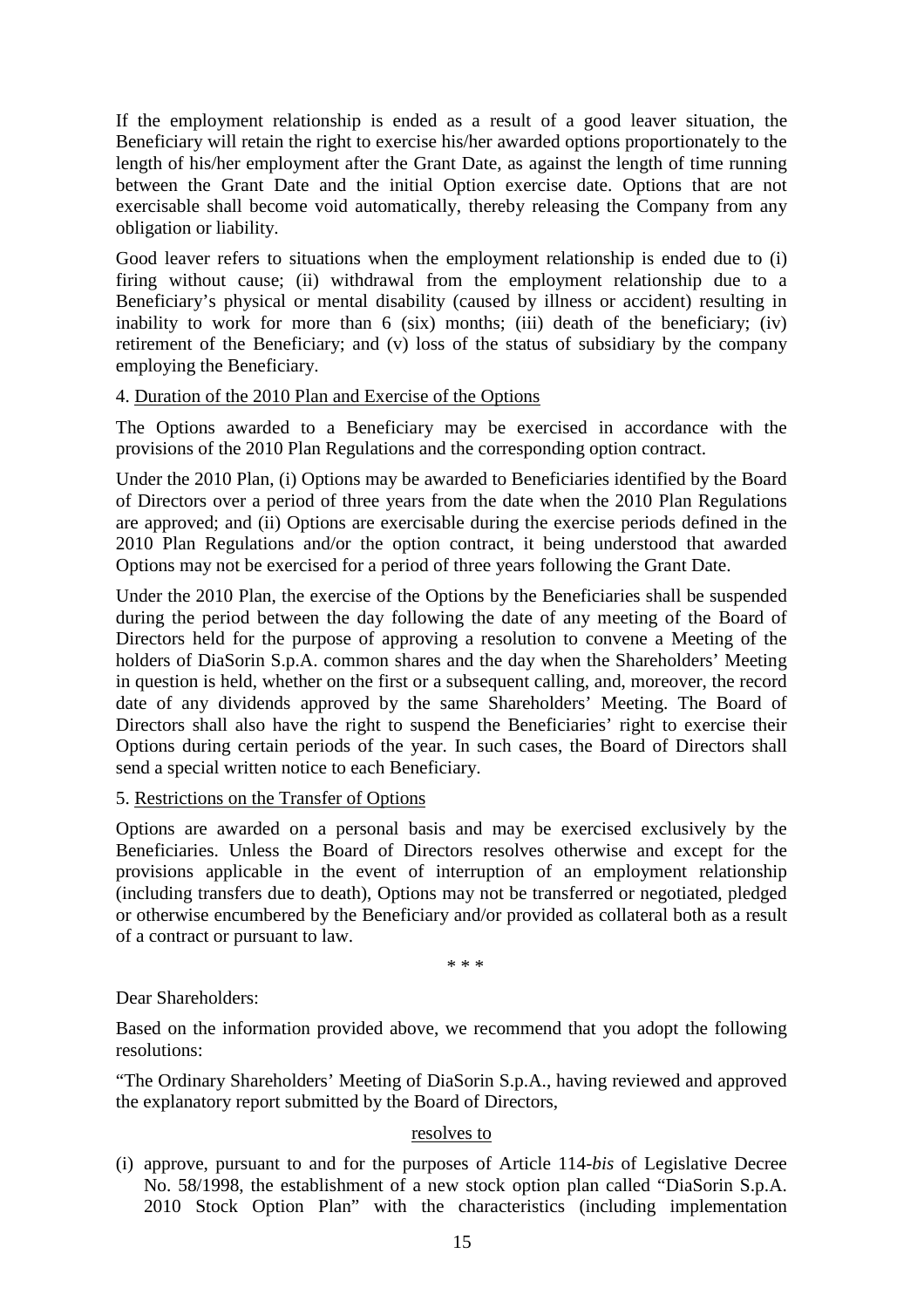conditions and requirements) specified in the Report of the Board of Directors, delegating to the Board of Directors the task of adopting the required regulations;

(ii) grant to the Board of Directors any and all powers that may be necessary or appropriate to implement the "DiaSorin S.p.A. 2010 Stock Option Plan," including, the following non-exhaustive list being provided merely by way of example, all powers to designate the Beneficiaries and determine how many options should be awarded to each Beneficiary, proceed with the granting of Options to the Beneficiaries, and carry out all acts, required activities, formalities and communications that may be necessary or appropriate for the purpose of managing and/or implementing the Plan, with the option of delegating its powers, tasks and responsibilities in connection with the execution and implementation of the Plan to the Chairman of the Board of Directors, the Deputy Chairman and/or DiaSorin's Chief Executive Officer, acting jointly or severally, it being understood that the Board of Directors shall have sole jurisdiction over any decision related to and/or concerning a grant of Option to a Beneficiary who is also the Chairman and/or Deputy Chairman and/or DiaSorin's Chief Executive Officer, as well as over any other decision related and/or pertaining to the management and/or implementation of the 2010 Plan concerning the abovementioned parties."

Saluggia, April 9, 2010

The Board of Directors by Gustavo Denegri Chairman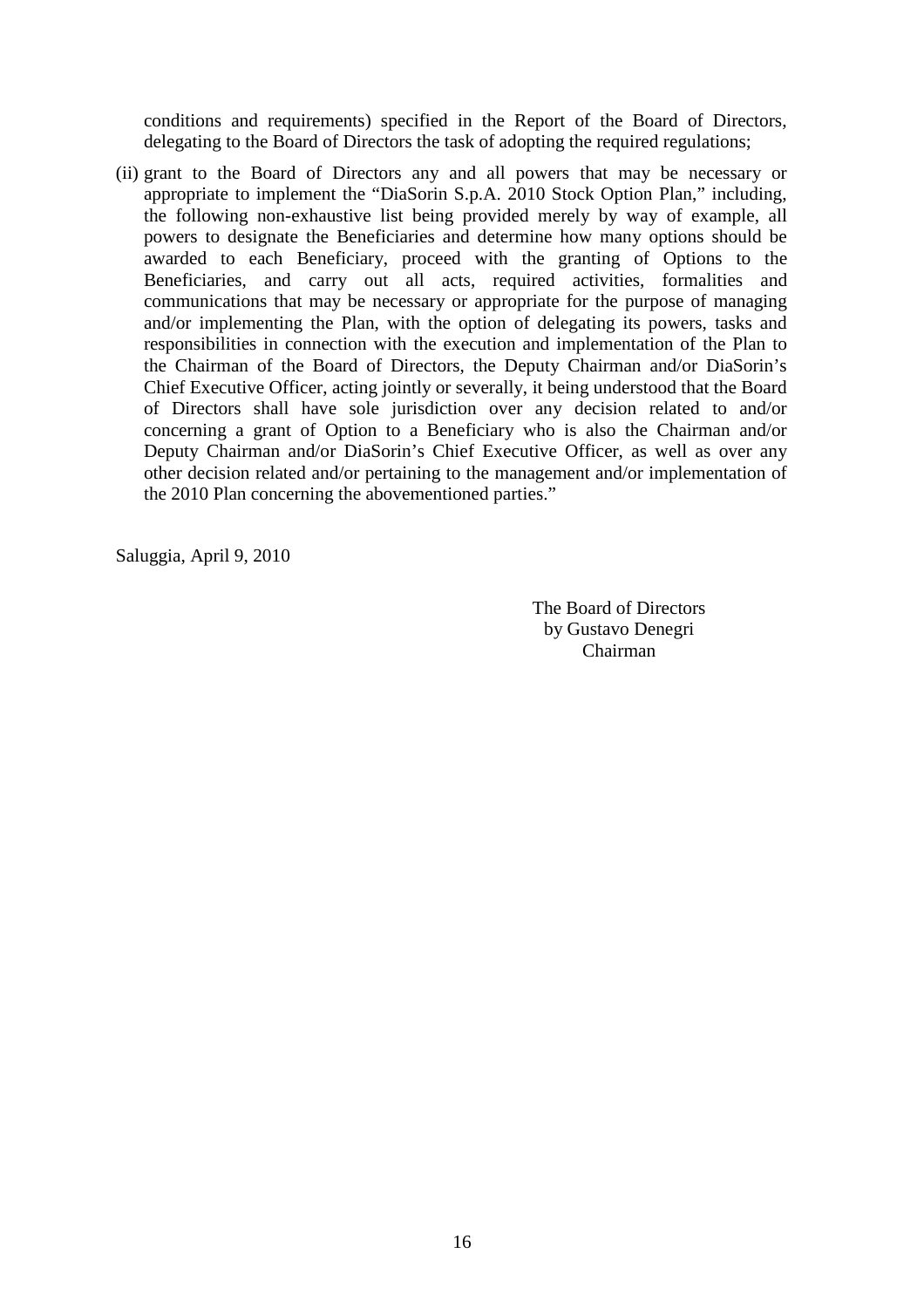DIASORIN S.P.A.

INFORMATION MEMORANDUM ABOUT A COMPENSATION PLAN BASED ON GRANTS OF STOCK OPTIONS, PREPARED IN ACCORDANCE WITH ARTICLE 84-*BIS* OF REGULATIONS No. 11971 APPROVED BY THE CONSOB ON MAY 14, 1999, AS AMENDED, WHICH IS BEING SUBMITTED TO THE SHAREHOLDERS' MEETING OF DIASORIN S.P.A. FOR APPROVAL.

Saluggia, March 22, 2010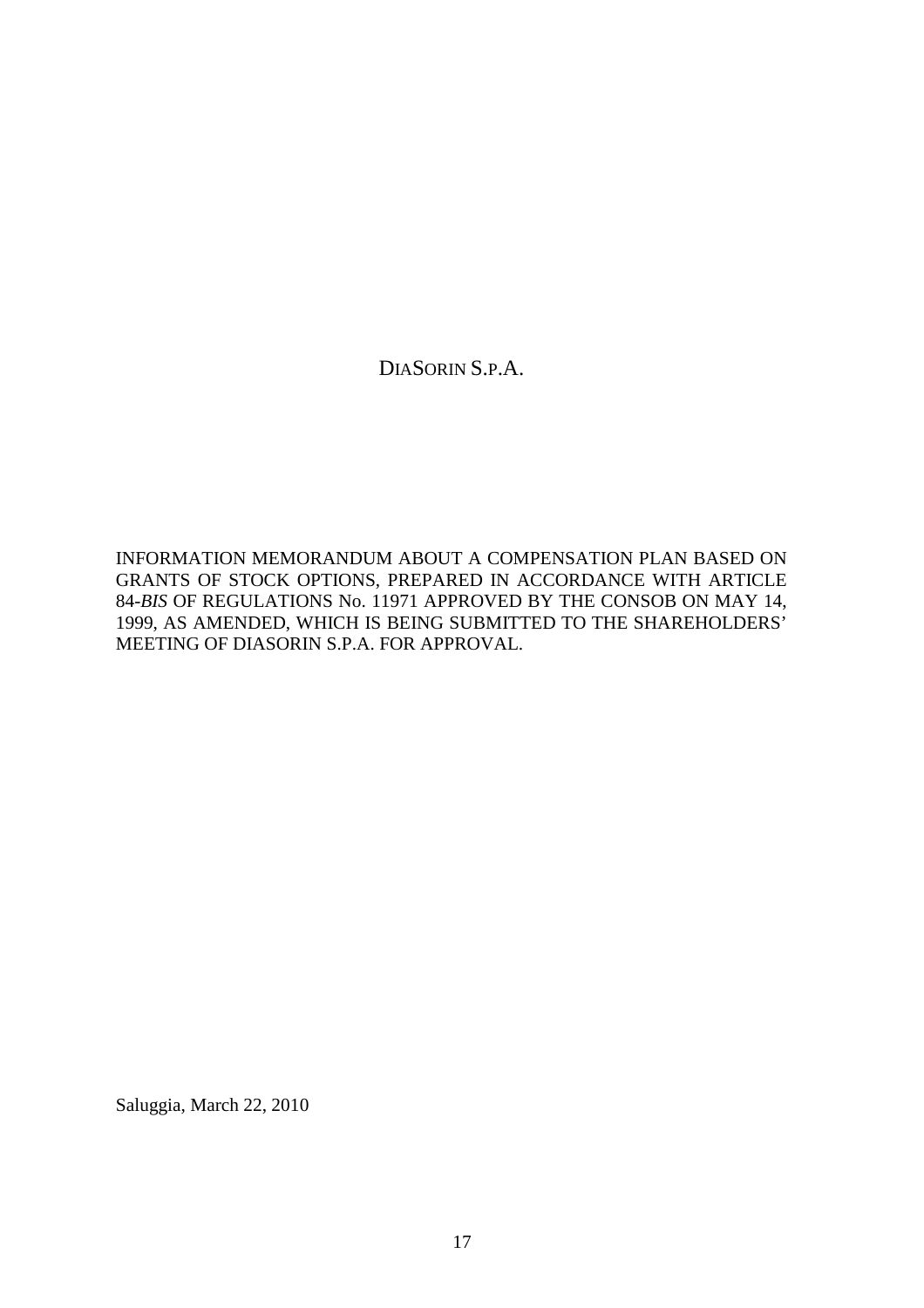# **DEFINITIONS**

| <b>Information Memorandum:</b> | The following definitions apply to the corresponding terms, when used in this                                                                                                                                                                                       |
|--------------------------------|---------------------------------------------------------------------------------------------------------------------------------------------------------------------------------------------------------------------------------------------------------------------|
| <b>Beneficiary</b>             | The recipient of an Option grant.                                                                                                                                                                                                                                   |
| <b>Board</b>                   | The Company's current Board of Directors<br>its<br><sub>or</sub><br>representatives.                                                                                                                                                                                |
| <b>Compensation Committee</b>  | Consistent with the guidelines of the Corporate Governance<br>Code for Listed Companies of Borsa Italiana S.p.A., the<br>Compensation Committee provides consulting support and<br>makes recommendations with regard to the implementation<br>of the Plan.          |
| <b>DIASORIN</b> or the Company | DIASORIN S.p.A., with registered office<br>at Via<br>Crescentino (no building number), Saluggia (VC), Italy.                                                                                                                                                        |
| <b>Exercise Notice</b>         | The communication by which a Beneficiary exercises<br>awarded Options.                                                                                                                                                                                              |
| <b>Exercise price</b>          | The consideration that a Beneficiary will be required to pay<br>to exercise Options and buy Shares.                                                                                                                                                                 |
| <b>Final Exercise Date</b>     | The final deadline for exercising Options, as defined in the<br>Plan Regulations and/or the Option Contract.                                                                                                                                                        |
| <b>Grant Date</b>              | The date when the Board approves a an Option grant to a<br>Beneficiary.                                                                                                                                                                                             |
| Group                          | <b>DIASORIN</b> and its Subsidiaries                                                                                                                                                                                                                                |
| <b>Information Memorandum</b>  | This information memorandum, prepared in accordance<br>with Article 84-bis of the Issuers' Regulations and<br>consistent, including with regard to the numbering of<br>sections, with the guidelines provided in Form 7 of Annex<br>3A to the Issuers' Regulations. |
| <b>Initial Exercise Date</b>   | The date when Options become exercisable, as defined in<br>the Plan Regulations and/or the Option Contract.                                                                                                                                                         |
| <b>Issuers' Regulations</b>    | Consob Regulation No. 11971/1999, as amended.                                                                                                                                                                                                                       |
| <b>MTA</b>                     | Abbreviation from the Italian name (Mercato Telematico<br>Azionario) of the Italian online securities market organized<br>and operated by Borsa Italiana S.p.A.                                                                                                     |
| Option                         | The right granted to a recipient to buy Shares in accordance<br>with the Plan's rules. Each Option conveys the right to buy<br>one Share.                                                                                                                           |
| <b>Option Contract</b>         | The Contract by which the Company grants Options to a                                                                                                                                                                                                               |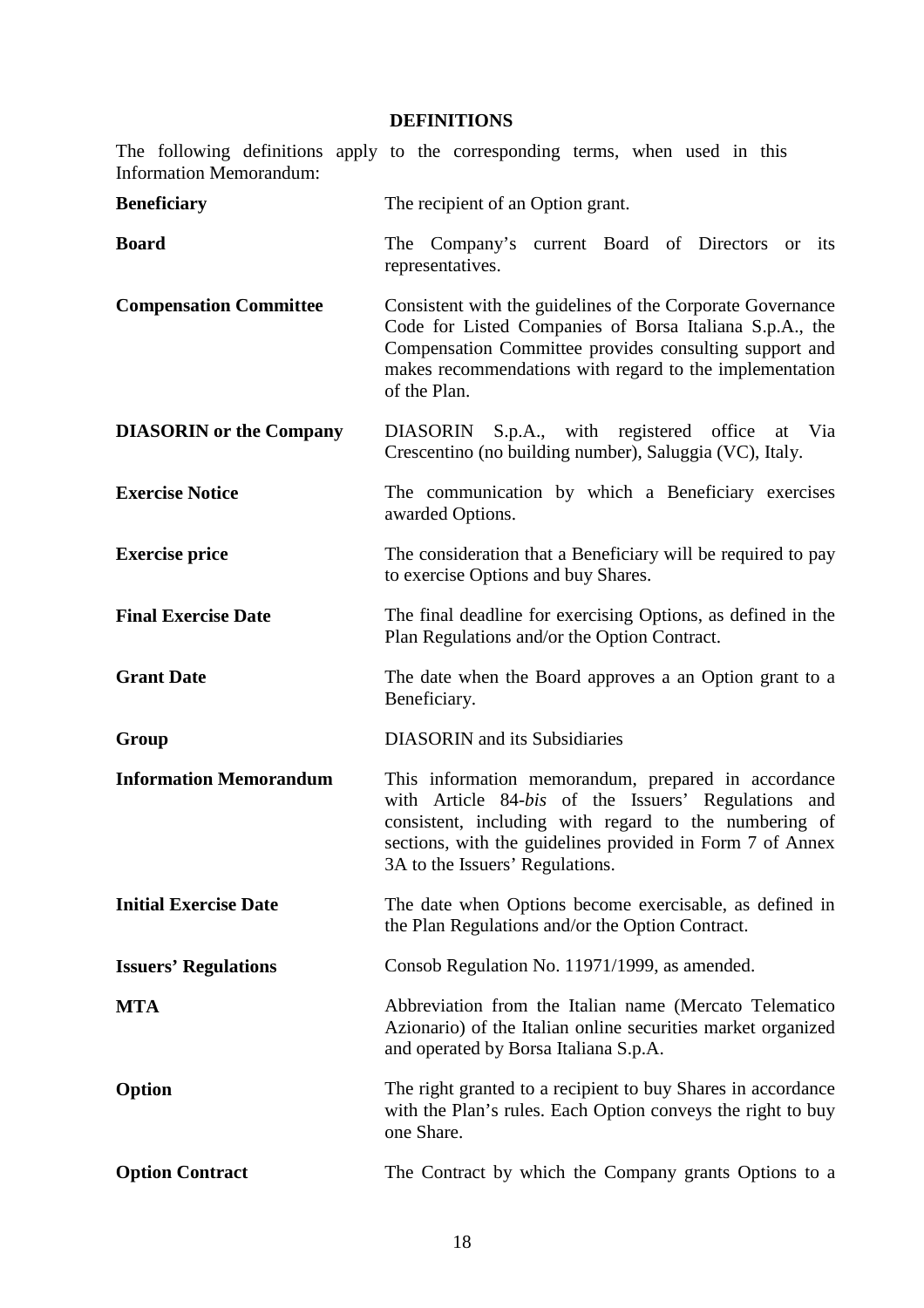|                                                 | Beneficiary, duly signed by the latter for acceptance.                                                                                                                                                                                                                                                                                                     |
|-------------------------------------------------|------------------------------------------------------------------------------------------------------------------------------------------------------------------------------------------------------------------------------------------------------------------------------------------------------------------------------------------------------------|
| <b>Ordinary Shareholders'</b><br><b>Meeting</b> | The Company's Ordinary Shareholders' Meeting has been<br>convened for April 27, 2010, on the first calling, and April<br>30, 2010, on the second calling, to vote on (i) a motion to<br>adopt the Plan (fourth item on the Agenda); and (ii) a<br>motion authorizing the purchase and disposition of<br>DIASORIN common shares (fifth item on the Agenda). |
| Plan                                            | The motion to adopt the "DIASORIN S.p.A. 2010 Stock<br>Option Plan" approved by DIASORIN's Board of Directors<br>on March 22, 2010, which will be submitted for approval to<br>the Ordinary Shareholders' Meeting, pursuant to Article<br>114-bis of the TUF.                                                                                              |
| <b>Recipient</b>                                | A party who, on the Grant Date, is a full-time employee of<br>the Company or one of its Subsidiaries/                                                                                                                                                                                                                                                      |
| Relationship                                    | The employment relationship between a Recipient and the<br>Company or a Subsidiary.                                                                                                                                                                                                                                                                        |
| <b>Shares</b>                                   | The DIASORIN common shares, with a par value of 1<br>(one) euro each, subject of the Plan, reserved for<br>Beneficiaries who exercise their Options.                                                                                                                                                                                                       |
| <b>Subsidiaries</b>                             | Italian and foreign companies that are directly or indirectly<br>controlled by the Company, pursuant to Article 93 of the<br>Uniform Financial Code.                                                                                                                                                                                                       |
| TUF                                             | Abbreviation from the Italian name (Testo Unico sulla<br>Finanza – Uniform Financial Code) of Legislative Decree<br>No, 58/1998, as amended.                                                                                                                                                                                                               |
|                                                 |                                                                                                                                                                                                                                                                                                                                                            |

# **FOREWORD**

The subject of this Information Memorandum, prepared in accordance with Article 84-*bis* of the Issuers' Regulations and consistent, including with regard to the numbering of sections, with the guidelines provided in Form 7 of Annex 3A to the Issuers' Regulations, is the motion to adopt the "DIASORIN S.p.A. 2010 Stock Option Plan" approved by DIASORIN's Board of Directors on March 22, 2010.

The abovementioned motion to adopt the "DIASORIN S.p.A. 2010 Stock Option Plan" will be submitted for approval to the Ordinary Shareholders' Meeting convened for April 27, 2010, on the first calling, and April 30, 2010, on the second calling, as the fourth item on the Meeting's Agenda.

As of the date of this Information Memorandum, the motion to adopt the "DIASORIN S.p.A. 2010 Stock Option Plan" had not yet been approved by the Ordinary Shareholders' Meeting.

Therefore: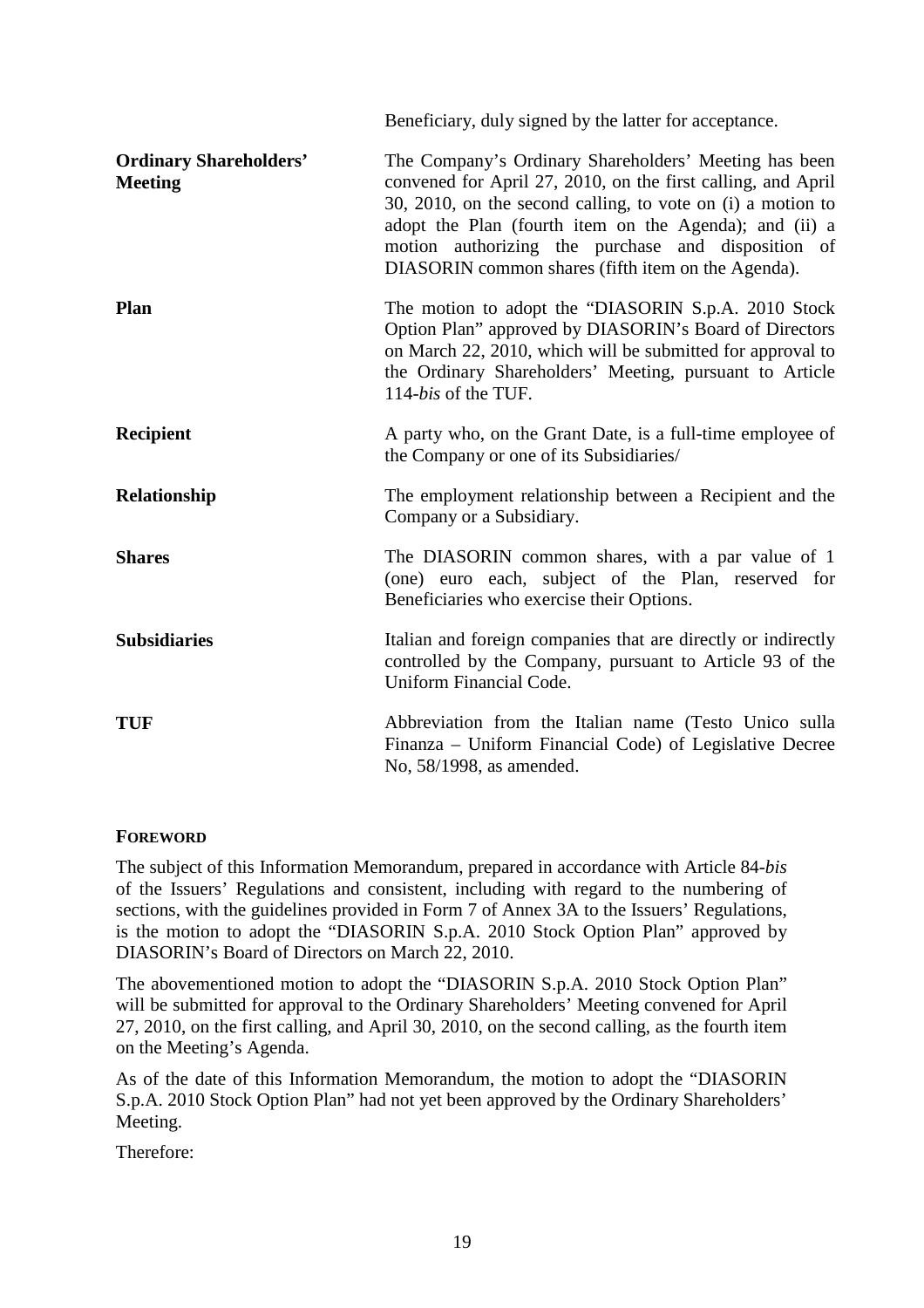- (i) this Information Memorandum has been prepared based exclusively on the content of the motion to adopt the "DIASORIN S.p.A. 2010 Stock Option Plan" approved by the Company's Board of Directors on March 22, 2010;
- (ii) any reference to the Plan (as defined above) contained in this Information Memorandum shall be understood as referring to the motion to adopt the "DIASORIN S.p.A. 2010 Stock Option Plan."

If necessary, this Information Memorandum will be updated, within the deadline and in the manner required pursuant to current regulations, if the motion to adopt the "DIASORIN S.p.A. 2010 Stock Option Plan" is approved by the Ordinary Shareholders' Meeting, consistent with resolutions adopted by the Ordinary Shareholders' Meeting and the organizational entities responsible for implementing the Plan.

#### **1. PLAN'S RECIPIENTS**

**1.1. Listing by name of the Plan's Recipients who are not members of the Board of Directors or the Managing Board of the issuer of financial instruments, companies controlling the issuer and direct or indirect subsidiaries of the issuer.**

See Section 1.2 below.

# **1.2. Categories of employees or associates of the issuer of financial instruments, companies controlling the issuer and subsidiaries of the issuer.**

The Plan is addressed to parties who on the Grant date have a full-time employment relationship with the Company or one of its subsidiaries.

As of the date of this Information Memorandum, the Plan has not yet been approved by the Ordinary Shareholders' Meeting. Under the Plan, the Board of Directors will be responsible for designating the individual Beneficiaries. Consequently, a listing by name of Beneficiaries, within the Recipients category identified above, cannot be provided. It is possible that the Beneficiaries designated by the Board of Directors may also include parties serving as Directors of the Company or its subsidiaries.

# **1.3. Designation by name of Plan Beneficiaries belonging to the following groups:**

*a) parties who perform management functions, as listed in Article 152-*sexies, *Section 1, Letter c)-c.2, at the company issuing the shares;* 

*b) parties who perform management functions at a direct or indirect subsidiary of an issuer of shares, when the carrying value of the equity investment in the abovementioned subsidiary represents more than 50% of the assets of the issuer of shares, based on the issuer's latest approved financial statements, consistent with Article 152-*sexies, *Section 1, Letter c)-c.3;* 

*c) persons who control the issuer of shares and are employed by or collaborate with the issuer of shares.* 

The Plan could be subject to the provisions of Article 144-*bis,* Section 3, of the TUF and Article 84-*bis,* Section 2, of the Issuers' Regulations because it is also being offered to: (I) Executives of DIASORIN (and, thus, parties who perform management functions at the Company, as defined in Article 152-*sexies,* Section1, Letter c.2) of the Issuers' Regulations, should they become recipients of Option grants) and (II) Executives of Subsidiaries (and, thus, parties who perform management functions at Subsidiaries, as defined in Article 152-*sexies,*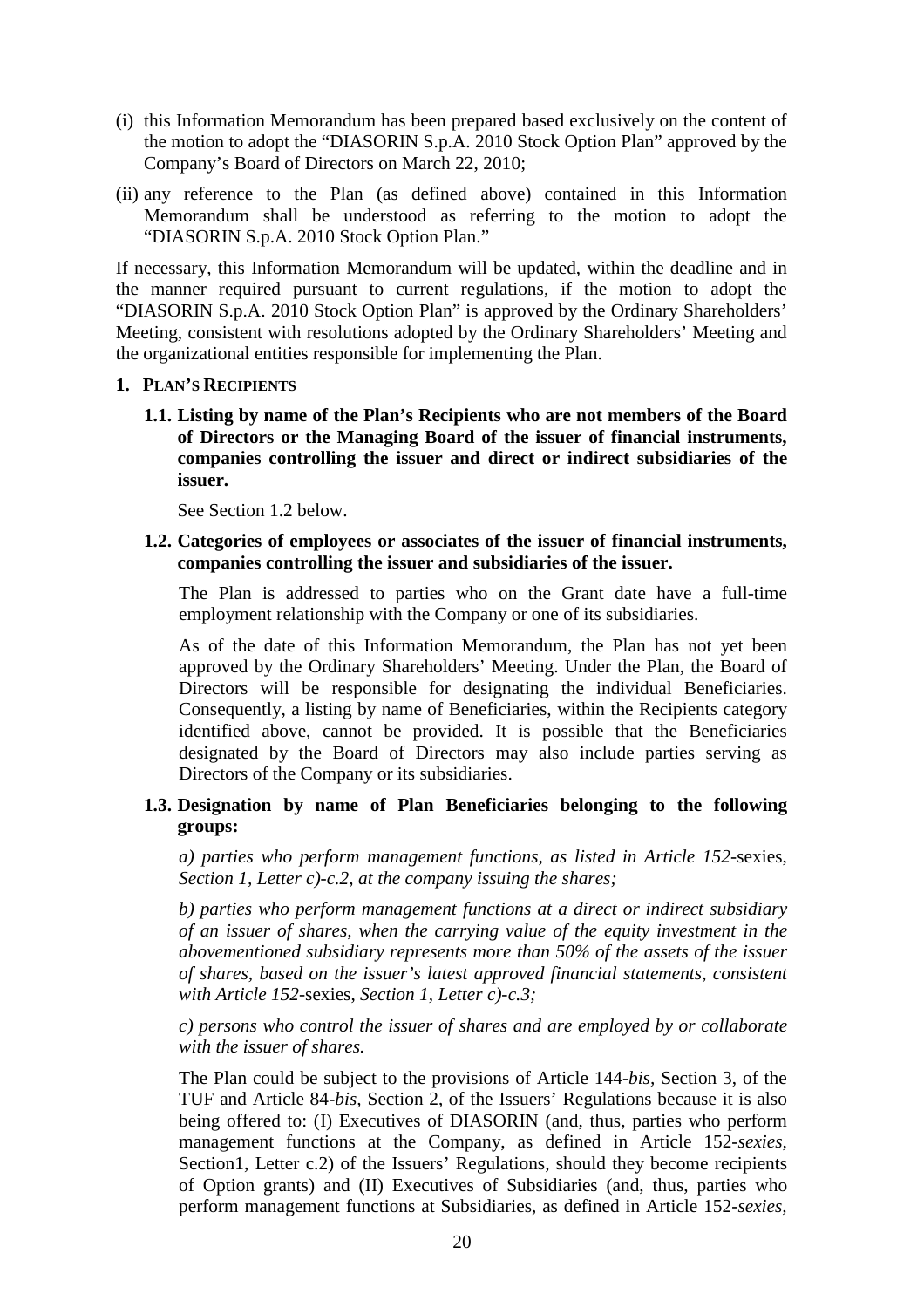Section1, Letter c.2) of the Issuers' regulations, should they become recipients of Option grants).

However, as of the date of this Information Memorandum, the Plan has not yet been approved by the Ordinary Shareholders' Meeting. Under the Plan, the Board of Directors will be responsible for designating the individual Beneficiaries. Consequently, a listing by name of Beneficiaries from the categories referred to in Items (I) and (II) above, should they become recipients of Option grants, cannot be provided.

# **1.4. Description and numerical listing, broken down by category, of the following:**

*a) all executives with regular access to insider information and who have the authority of making management decisions that can have an impact on the development and future prospects of the issuer of shares, as listed in Article 152* sexies, *Section 1, Letter c)-c.2;* 

*b) all executives with regular access to insider information and who have the authority of making management decisions that can have an impact on the development and future prospects of a direct or indirect subsidiary of an issuer of shares, when the carrying value of the equity investment in the abovementioned subsidiary represents more than 50% of the assets of the issuer of shares, based on the issuer's latest approved financial statements, consistent with Article 152-*sexies, *Section 1, Letter c)-c.3;* 

*c) any other categories of employees or associates, to whom different characteristics apply under the Plan.* 

*d) Insofar as the parties listed in Letters a) and b) above are concerned, if different stock option exercise prices are provided for the parties belonging to these two categories, the parties belonging to Letters a) and/or b) must be shown separately, listed by name.* 

Not applicable, as the Plan had not yet been approved as of the date of this Information Memorandum.

The Plan does not call for the use of different characteristics for special categories of Recipients nor does it provide criteria for setting different Exercise Prices for different Beneficiaries.

# **2. REASONS FOR ADOPTING THE PLAN**

#### **2.1. Objectives pursued through the adoption of the Plan**

The reason for and the objectives of the Plan are creation of value for the shareholders and retention of key executives and high-potential employees of the Company and its Subsidiaries. The purpose of the Plan is to continue the policy of incentivizing and increasing the loyalty of key Group employees by making them feel part of the Company's ownership base, thereby helping retain within the Group their specific competencies by allowing them to share in the Company's profits and future growth. The Plan's Beneficiaries will be executives and employees of DIASORIN and its subsidiaries, identified by the Board from time to time.

# **2.1.1. Additional information**

Under the 2010 Plan, (i) Options may be awarded to Beneficiaries identified by the Board over a period of three years from the date when the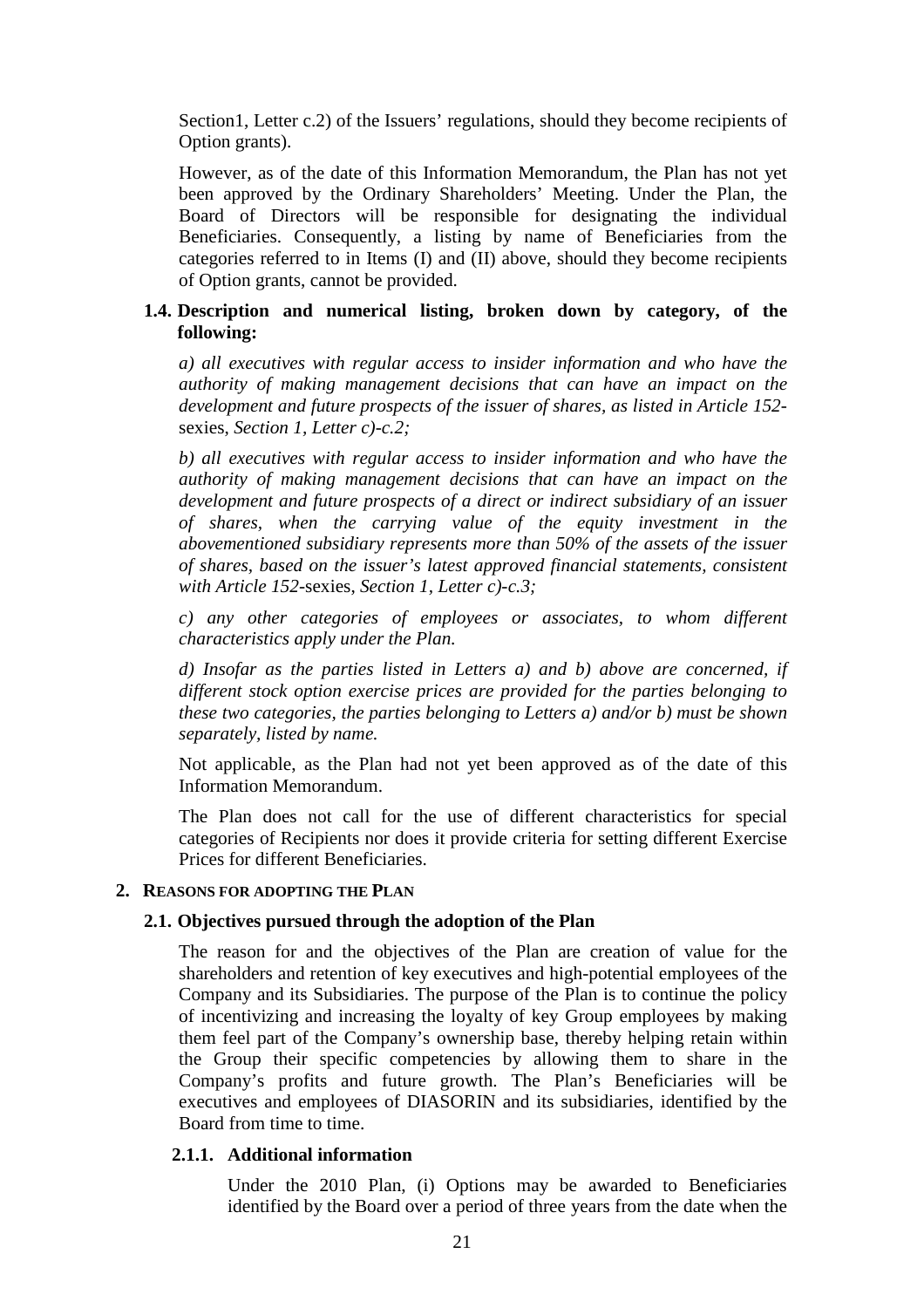2010 Plan Regulations are approved; and (ii) Options are exercisable during the exercise periods defined in the Plan Regulations and/or the Option Contract, it being understood that awarded Options may not be exercised for a period of three years following the Grant Date. This length of time was deemed to be the most suitable for achieving the Plan's incentivizing and employee loyalty objectives.

The Plan does not call for a predetermined ratio between the number of Options awarded to a single Beneficiary and the overall compensation received by that Beneficiary.

# **2.2. Key variables, including performance indicators used to determine grants under plans based on financial instruments**

Options are awarded to the beneficiaries free of charge and the right to exercise those options is not tied to the achievement of specific performance targets.

# **2.3. Elements used to determine the amount of compensation based on financial instruments, or criteria for its computation**

The number of options awarded to each beneficiary is determined by the Board on each occasion, taking into account the number, category, organizational level, responsibilities and professional competencies of the Beneficiaries.

# **2.4. If applicable, reasons for the decision to offer a compensation plan based on financial instruments not issued by the issuer of financial instruments, such as financial instruments issued by subsidiaries, controlling companies or companies outside the issuer's group; if the abovementioned instruments are not traded on a regulated market, information about the criteria used to determine the value assigned to them**

Not applicable, because the Plan is based on grants of Options that convey the right to acquire through subscription Company Shares.

#### **2.5. Considerations about significant tax and accounting effects that affected the design of the plans**

There were no significant tax and accounting effects that affected the design of the Plan.

# **2.6. If available, support of the plan by the Special Fund to Incentivize Employee Company Stock Ownership referred to in Article 4, Section 112, of Law No. 350 of December 24, 2003**

The Plan does not receive support from the Special Fund to Incentivize Employee Company Stock Ownership referred to in Article 4, Section 112, of Law No. 350 of December 24, 2003.

#### **3. APPROVAL PROCESS AND TIMING OF OPTION GRANTS**

# **3.1. Scope of the powers an functions delegated by the Shareholders' Meeting to the Board of Directors for plan implementation purposes**

The Ordinary Shareholders' Meeting is expected to grant to the Board any and all powers that may be necessary or appropriate to implement the Plan, including, the following non-exhaustive list being provided merely by way of example, all powers to adopt the Plan Regulations, designate the Beneficiaries and determine how many options should be awarded to each Beneficiary, proceed with the granting of Options to the Beneficiaries, and carry out all acts,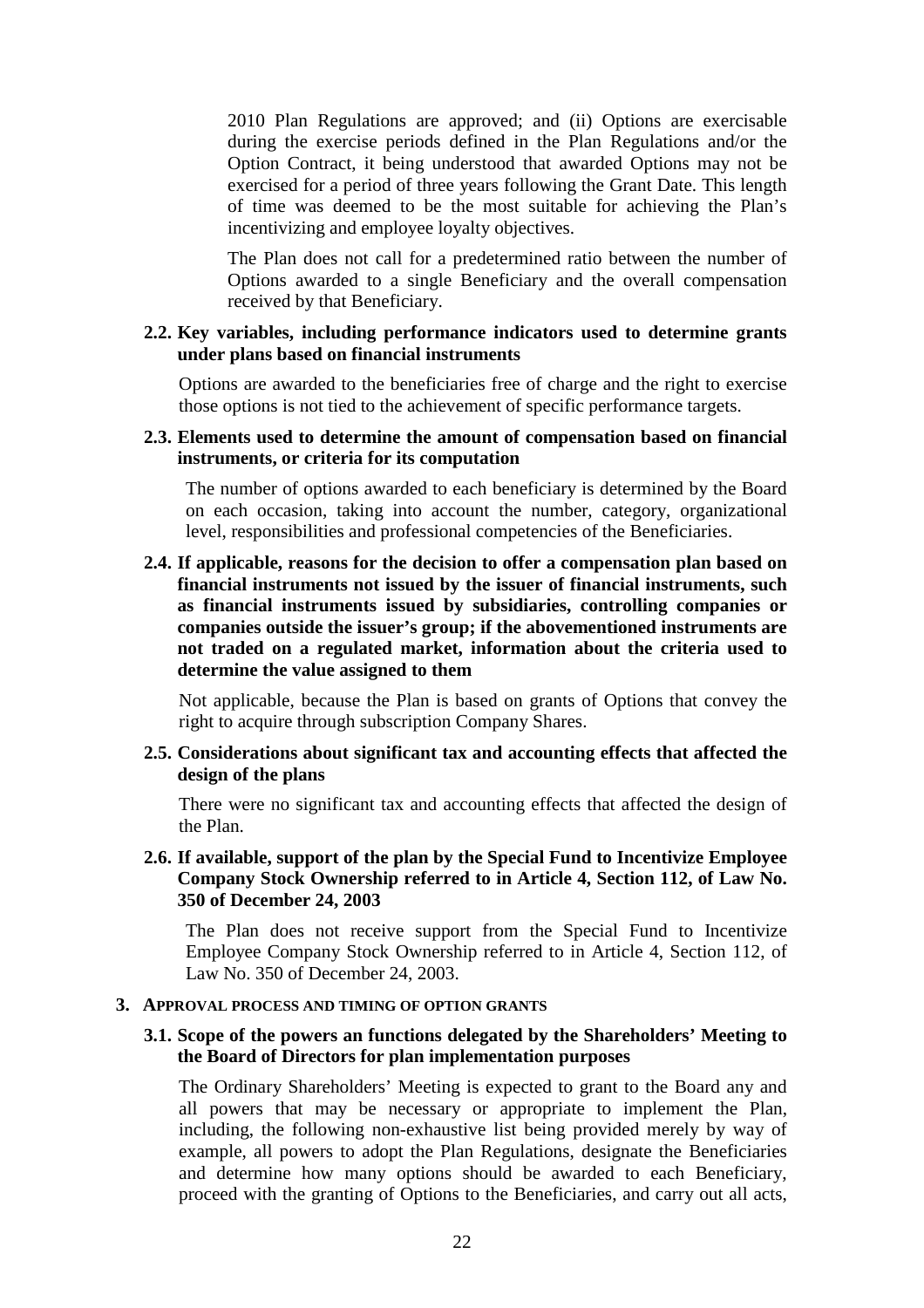required activities, formalities and communications that may be necessary or appropriate for the purpose of managing and/or implementing the Plan, with the option of delegating its powers, tasks and responsibilities in connection with the execution and implementation of the Plan, as explained in Section 3.2 below.

# **3.2. Designation of the parties responsible for managing the plan and their functions and competencies**

Under the Plan, the Board may delegate its powers, tasks and responsibilities in connection with the execution and implementation of the Plan to the Chairman of the Board, the Deputy Chairman and/or the Chief Executive Officer. In such a case, all reference to the Board contained in the Plan shall be construed as referring to the Chairman of the Board, the Deputy Chairman and/or the Chief Executive Officer, it being understood that the Board of Directors shall have sole jurisdiction over any decision related to and/or concerning a grant of Option to a Beneficiary who is also the Chairman and/or Deputy Chairman and/or DIASORIN's Chief Executive Officer, as well as over any other decision related and/or pertaining to the management and/or implementation of the 2010 Plan concerning the abovementioned parties.

Consistent with the guidelines of the Corporate Governance Code for Listed Companies of Borsa Italiana S.p.A., the Compensation Committee provides consulting support and makes recommendations with regard to the implementation of the Plan.

# **3.3. Any existing procedures for the revision of plans, including those applicable in connection with changes in the basic objectives**

Under the Plan, the Board can decide to modify, cancel and replace Options that are not yet exercisable by the Beneficiaries, with their consent, or may award a grant of Options to another Beneficiary if those Options, originally awarded under the Plan, are no longer effective for the original Beneficiary, pursuant to the Plan Regulations, provided that the above is in the Company's best interest, consistent with the Plan's objectives. In any case, the Board shall have the power to stop the implementation of the Plan and make all necessary changes. Any stoppage of or change to the Plan shall have no effect on Options already awarded to the beneficiaries.

In the event of changes to employee benefit or tax laws or any other applicable law or in the event of changes in the interpretations and implementation of the abovementioned laws, the Plan may be amended or cancelled, insofar as the portion of the Plan not yet implemented through the award of Options to the Beneficiaries is concerned.

There are no procedures for revising the Plan due to changes in the basic objectives.

See Section 4.23 for additional information.

# **3.4. Description of the method used to determine the availability and grants of the financial instruments on which the plans are based**

The Plan calls for awarding to the Beneficiaries Options valid to buy Company treasury Shares, on the basis of 1 Share for each Options exercised. The maximum number of Shares that may be allocated to the Beneficiaries to implement the Plan is 750,000 Shares.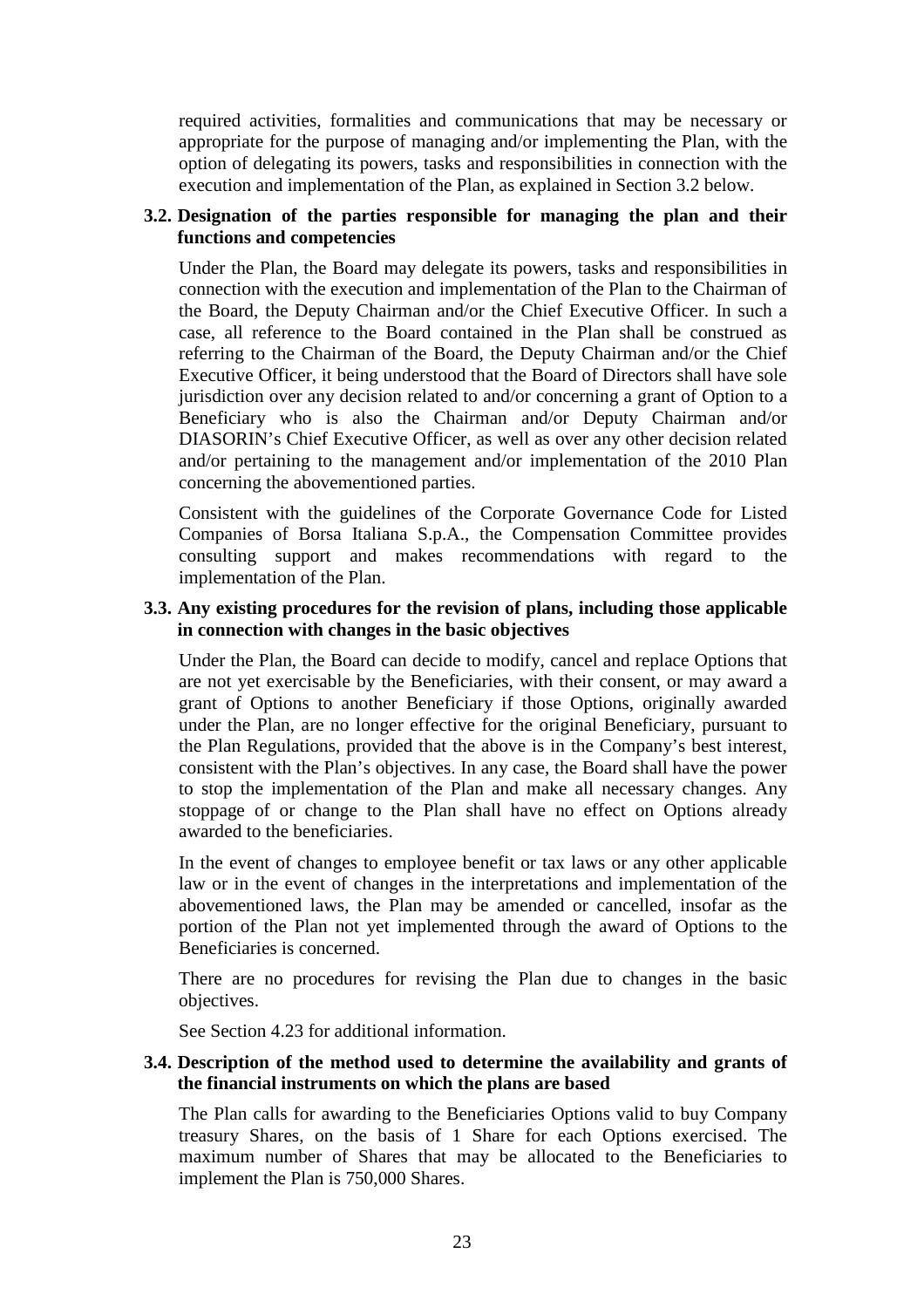On March 22, 201, the Board agreed to submit to the Company's Ordinary Shareholders' meeting a motion authorizing it to buy and dispose of DIASORIN common shares, in accordance with the combined provisions of Article 2357 and Article 2357-*ter* of the Italian Civil Code, Article 132 of the TUF and applicable implementation provisions.

The purpose of the request for the authorization to buy and dispose of treasury shares is to allow the Board to have access to treasury shares earmarked for Plan implementation purposes. The authorization is being requested to purchase, in one or more installments, up to 750,000 Company common shares, par value 1 (one) euros each, regular ranking for dividends, equal to 1.36% of the Company's share capital.

The Company shall make available to the Beneficiaries the shares they are entitled to receive following the exercise of their Options within and not later than 10 (ten) business days after the end of the calendar month during which the options were exercised.

# **3.5. Role played by each Director in determining the characteristics of the abovementioned plans; existence of any conflicts of interest affecting interested Directors**

Not applicable because, as of the date of this Information Memorandum, the Ordinary Shareholders' Meeting had not yet approved the Plan.

**3.6. For the purposes of complying with the requirements of Article 84-***bis,* **Section 1, date of the decision adopted by the governance body authorized to recommend the approval of plans to the Shareholders' Meeting and any recommendations submitted to the abovementioned body by the Compensation Committee** 

The Board approved the Plan on March 22, 2010, upon a recommendation of the Compensation Committee.

**3.7. For the purposes of complying with he requirements of Article 84-***bis,* **Section 5, Letter a), date of the decision adopted by the governance body authorized to award grants of financial instruments and any recommendations submitted to the abovementioned body by the Compensation Committee** 

Not applicable because, as of the date of this Information Memorandum, the Ordinary Shareholders' Meeting had not yet approved the Plan.

### **3.8. Market price on the abovementioned dates of the financial instruments on which the plan is based, if traded on regulated markets**

Not applicable because, as of the date of this Information Memorandum, the Ordinary Shareholders' Meeting had not yet approved the Plan.

- **3.9. In the case of plans based on financial instruments traded on regulated markets, when deciding the timing of grants of securities in implementation of a plan, on what basis and in which manner does the issuer take into account potential timing overlap of:** 
	- **(i) the abovementioned grant or decisions made in this regard by the Compensation Committee, with**
	- **(ii) the dissemination of material information, pursuant to Article 114, Section 1; for example, when such information:**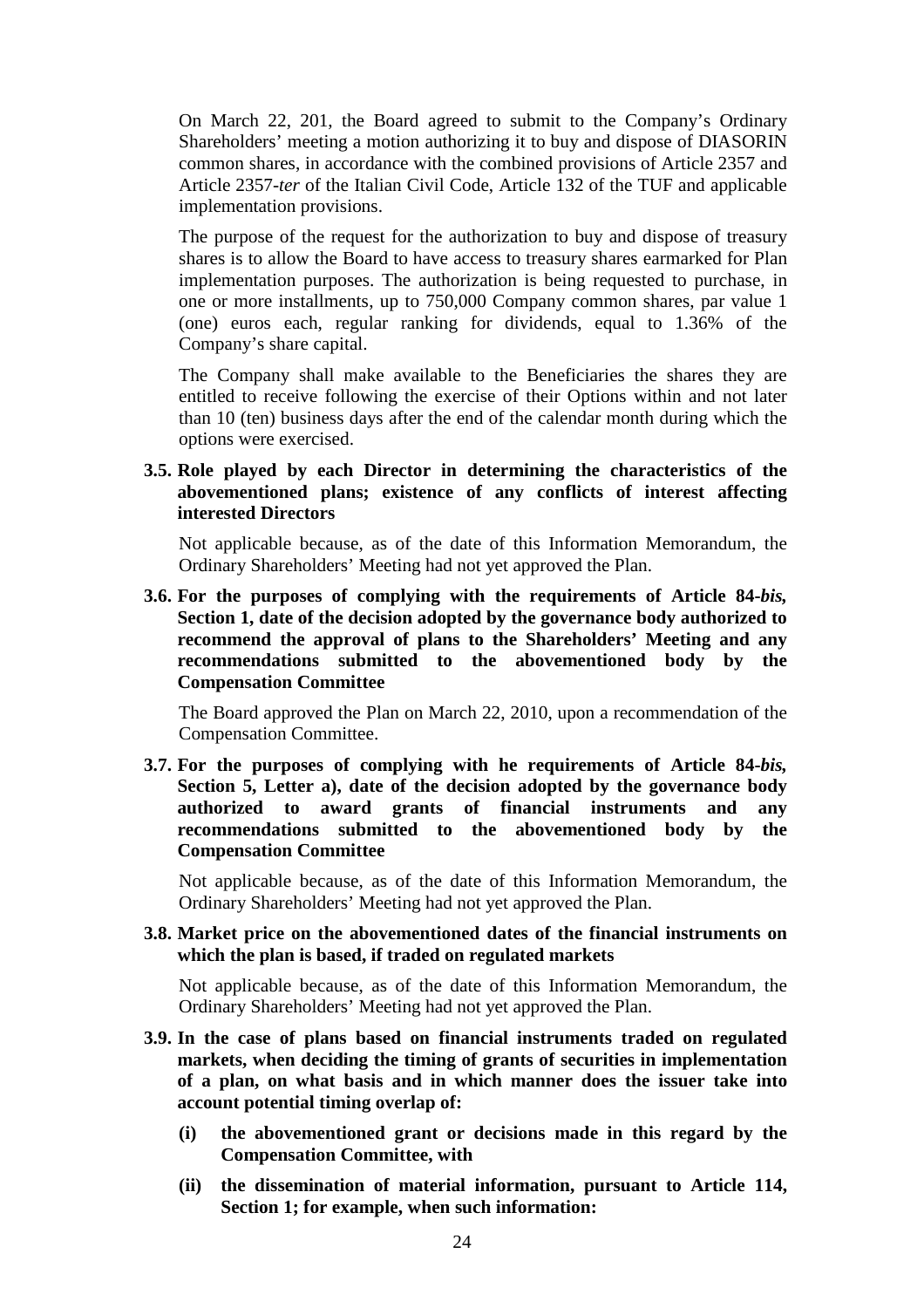**a. is not yet public and could have a positive impact on market prices; or** 

#### **b. has already been published and could have a negative impact on market prices.**

The length of the time period chosen to compute the Exercise Price, as shown in Section 4.19 below, is sufficient to ensure that the grant is not significantly affected by the potential dissemination of material information, pursuant to Article 114, Section 1, of the TUF.

The exercise of the Options by the Beneficiaries is suspended during the period between the day following the date of any meeting of the Board of Directors held for the purpose of approving a resolution to convene a Meeting of the holders of DIASORIN common shares and the day when the Shareholders' Meeting in question is held, whether on the first or a subsequent calling, and, moreover, the record date of any dividends approved by the same Shareholders' Meeting.

The Board also has the right to suspend the Beneficiaries' right to exercise their Options during certain periods of the year. In such cases, the Board shall send a special written communication to each beneficiary.

#### **4. CHARACTERISTICS OF THE AWARDED INSTRUMENTS**

# **4.1. Description of how compensation plans based on financial instruments are structured**

The Plan calls for the award, free of charge, of Options that can be used subsequently, on predetermined terms, to purchase Shares with settlement against physical delivery. Therefore, these are stock options.

# **4.2. Indication of the plan's actual implementation period, with mention of any different cycles, if applicable**

The Plan calls for the award to the beneficiaries of up to 750,000 Options valid to buy up to 750,000 Shares.

Awarded Options may be exercised in multiple tranches.

All or part of any Options awarded to Beneficiaries that have vested may be exercised by means of a written communication to the Board, signed by the beneficiary exercising the Options, stating the number of Options that are being exercised and accompanied by full payment of the Exercise Price.

Under the Plan, Options may be awarded to Beneficiaries identified by the Board over a period of three years from the date when the Plan Regulations are approved. Options are exercisable during the exercise periods defined in the Plan Regulations and/or the individual Option Contract, it being understood that awarded Options may not be exercised for a period of three years following the Grant Date. Therefore, Options will be exercisable during the period between the Initial Exercise Date and the Final Exercise Date, as stated in the individual Option Contract signed by the Company and the Beneficiary. In any case, options must be exercised by the Final Exercise Date.

#### **4.3. Duration of the plan**

See Section 4.2 above.

# **4.4. Maximum number of financial instruments, including options, awarded each fiscal year to individuals identified by name or to designated categories**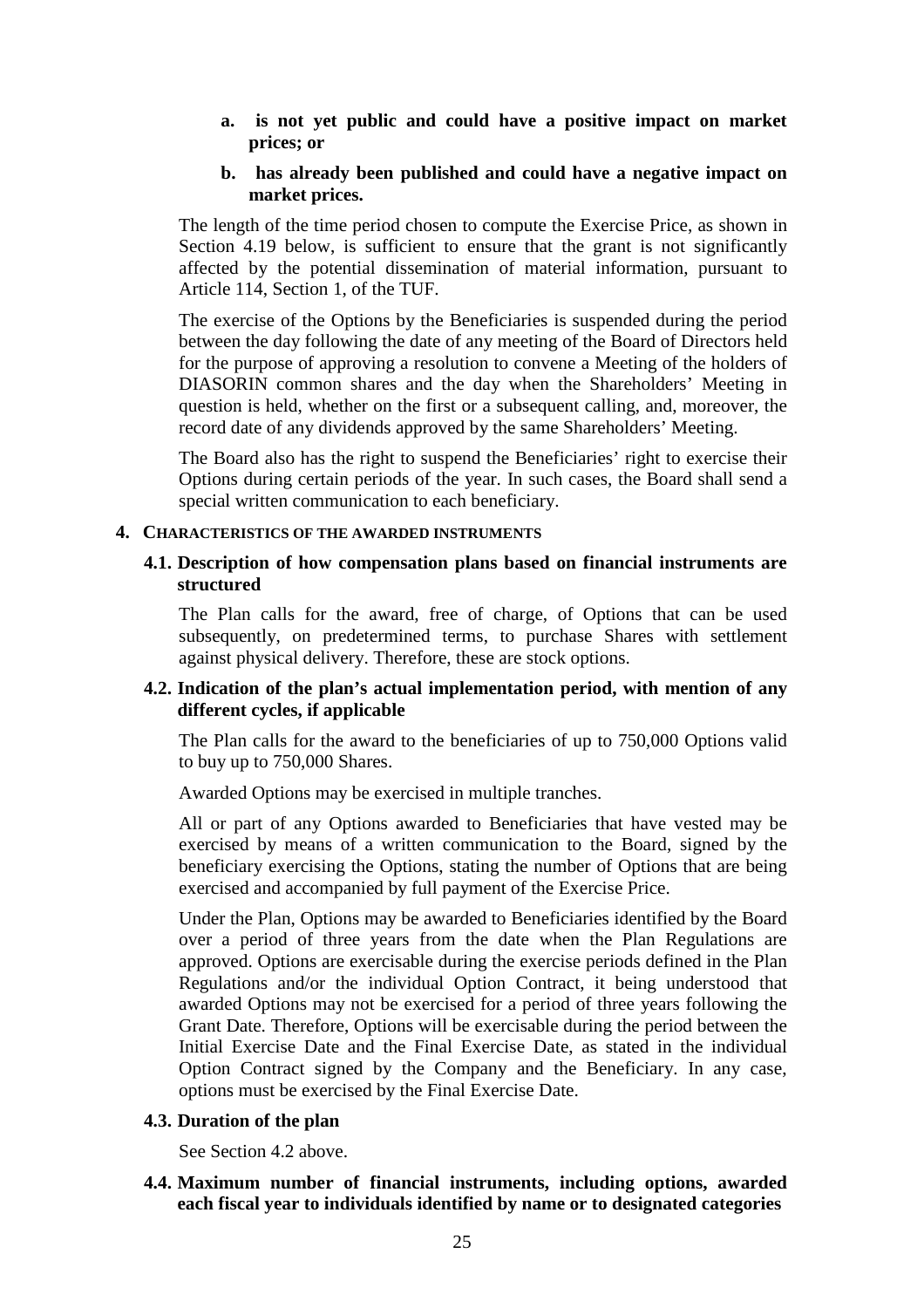The Plan does not call for a maximum number of Options to be awarded in a fiscal year.

**4.5. Plan's implementation methods and clauses, specifying if the actual award of financial instruments is subject to the fulfillment of conditions precedent or the attainment of predetermined performance targets; description of these conditions and results** 

Information about the Plan's implementation methods and clauses is provided in the different sections of this Information Memorandum. Specifically, as mentioned in Section 2.3 above, the number of Options awarded to each Beneficiary is determined on each occasion by the Board, taking into account the number, category, organizational level, responsibilities and professional competencies of the Beneficiaries.

The award of financial instruments is not subject to the achievement of performance targets.

**4.6. Indication of any availability restrictions on the awarded financial instruments or the financial instrument obtained through the exercise of options, specifically indicating the time periods during which the subsequent transfer to the company or a third party is allowed or forbidden** 

Options are awarded on a personal basis and may be exercised exclusively by the Beneficiaries. Options may not be transferred or negotiated, pledged or otherwise encumbered by the Beneficiary and/or provided as collateral both as a result of a contract or pursuant to law.

Option will become null and void and may no longer be exercised if an attempt is made to transfer or negotiate them, including, by way of example, any attempt to transfer them by means of a contract or pursuant to law, the establishment of a pledge or other encumbrance, seizure or attachment affecting the Option.

There are no restrictions on the transfer of Company Shares acquired through the exercise of Options.

**4.7. Description of any cancellation conditions regarding he establishment of plans, if the recipients execute hedging transactions to bypass any prohibitions to sell awarded financial instruments, including options, or financial instruments obtained through the exercise of options** 

Non applicable because there are no cancellation conditions if a Beneficiary executes hedging transactions to bypass any prohibitions to sell awarded Options.

However, please note the information provided in Section 4.6 above about instances of Options being voided if an attempt is made to transfer or negotiate them.

# **4.8. Description of the effects resulting from the end of the employment relationship**

An ongoing employment relationship with DIASORIN or a Subsidiary is an eligibility requirement for the Plan.

Specifically, under the Plan, if the Relationship is ended as a result of a bad leaver situation before the Options are exercised, all options awarded to the Beneficiary shall automatically lapse and shall become null and void, thereby releasing the Company from any obligation or liability.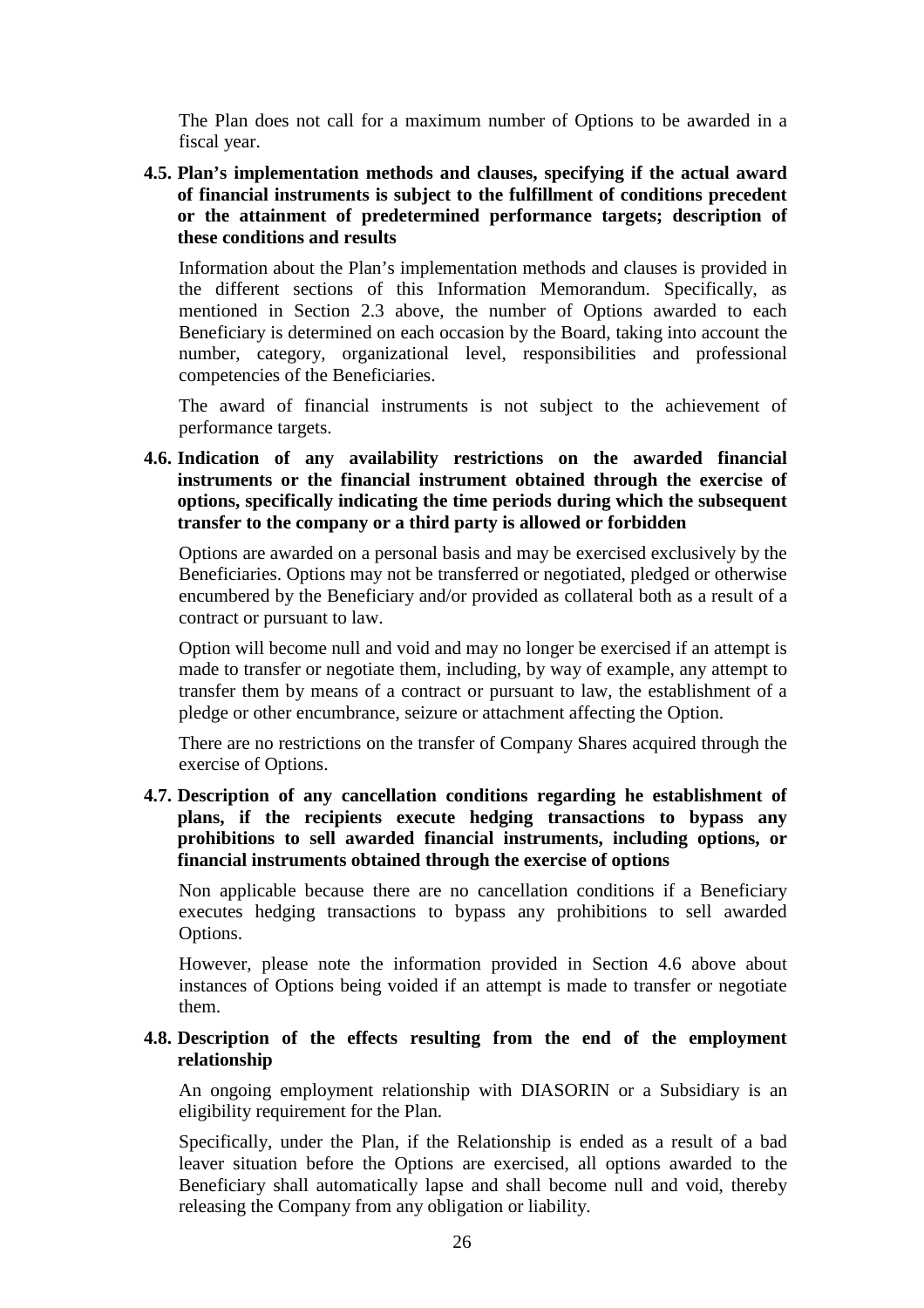Bad leaver refers to situations when the employment relationship is ended due to (i) firing of a Beneficiary for cause or (a) violation by the Beneficiary of the laws governing the Relationships; (b) criminal conviction of the Beneficiary of a crime resulting from a malicious or negligent act; (ii) resignation by the Beneficiary not justified by the occurrence of (a) withdrawal from the employment relationship due to a Beneficiary's physical or mental disability (caused by illness or accident) resulting in inability to work for more than 6 (six) months; (b) death of the Beneficiary.

If the employment relationship is ended as a result of a good leaver situation before the Options are exercised, the Beneficiary will retain the right to exercise his/her awarded options proportionately to the length of his/her employment after the Grant Date, as against the length of time running between the Grant Date and the initial Option exercise date. Options that are not exercisable shall become void automatically, thereby releasing the Company from any obligation or liability.

Good leaver refers to situations when the employment relationship is ended due to (i) firing without cause; (ii) withdrawal from the employment relationship due to a Beneficiary's physical or mental disability (caused by illness or accident) resulting in inability to work for more than 6 (six) months; (iii) death of the beneficiary; (iv) retirement of the Beneficiary; and (v) loss of the status of subsidiary by the company employing the Beneficiary.

# **4.9. Description of any other cause of plan cancellation**

Options shall become void and will be no longer exercisable if the restrictions described in Section 4.6 above are violated.

Moreover, if the Company does not received the Exercise Notice within the deadline established by the Board and stated in the Option Contract, or if the full Exercise price owed by the beneficiary is not paid to the Company within he required deadline, the Beneficiary shall lose permanently the right to exercise the awarded Options and the affected Options will be deemed to have been permanently cancelled, thereby releasing the Company and the Beneficiary from any existing obligations.

Aside from the situations described above, and without prejudice to the provisions explained in Section 3.3 above, there are no other causes of cancellation under the Plan.

**4.10. Reasons for a provision, if any, concerning the "redemption" by the company of the financial instruments subject of the plans, adopted pursuant to Articles 2357 and following of the Italian Civil Code; beneficiaries of the redemption, specifying whether the redemption applies only to certain employee categories; effect of the end of the employment relationship on the redemption** 

There is no provision giving the Company the right to redeem the Shares.

# **4.11. Any loans or other subsidies that may be granted for the purchase of shares, pursuant to Article 2358, Section 8, of the Italian Civil Code**

No provision has been made to grant loans or other subsidies for the purchase of Shares, pursuant to Article 2358, Section 8, of the Italian Civil Code.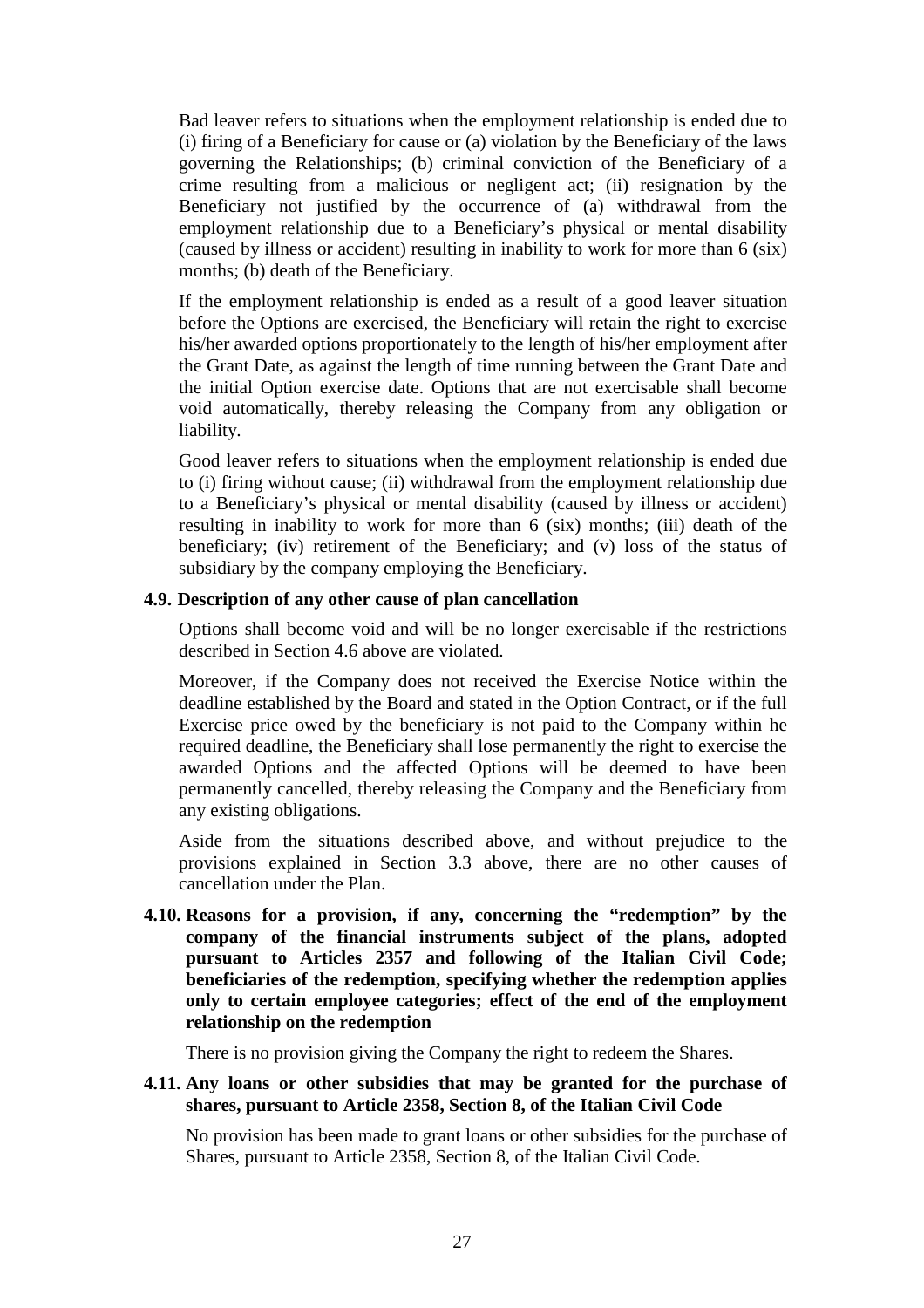**4.12. Indication of the cost that the company expects to incur on the award date, as determinable based on predefined terms and conditions, in terms both of total amount and amount for each financial instrument in the plan** 

Not applicable because, as of the date of this Information Memorandum, the Ordinary Shareholders' Meeting had not yet approved the Plan.

**4.13. Description of any dilutive effects on the share capital caused by compensation plans** 

Because no new shares will be issued under the Plan, the Plan will not have a dilutive effect on the Company's share capital.

**4.14. Restrictions, if any, on the exercise of voting rights and the attribution of ownership rights** 

There are no restrictions on the exercise of voting rights and the attribution of ownership rights inherent in the Shares.

**4.15. If the shares are not traded on regulated markets, any useful information for an informed assessment of the value attributable to them** 

Not applicable because the Shares are traded on the MTA.

#### **4.16. Number of financial instruments underlying each option**

Each awarded Option, if exercised with the deadlines and in accordance with the conditions of the Plan, conveys the right to purchase 1 Share.

#### **4.17. Expiration of the options**

See Section 4.2 above.

**4.18. Exercise mode (American/European), timing (e.g., periods valid for exercising) and exercise clauses (e.g., knock-in and knock-out clauses)** 

The Options will have a "European" exercise mode. See Section 4.2 above for the Option exercise periods.

#### **4.19. Option exercise price**

The Exercise Price for each Option will be determined by the Board in an amount that shall not be less than the simple average of the official prices on the MTA during the period between the Option Grant Date and the same day of the previous calendar month.

# **4.20. If the exercise price is different from the market price determined as explained in Section 4.19 above (fair market value), reasons for the difference**

Not applicable.

**4.21. Criteria for setting different exercise prices for different beneficiaries or different categories of beneficiaries** 

Not applicable, because there are no criteria used to determine different Exercise Prices for different Beneficiaries.

**4.22. If the financial instruments underlying the options are not traded on regulated market, indication of the value attributable to the underlying instruments or criteria to determine their value** 

Not applicable because the Shares are traded on the MTA.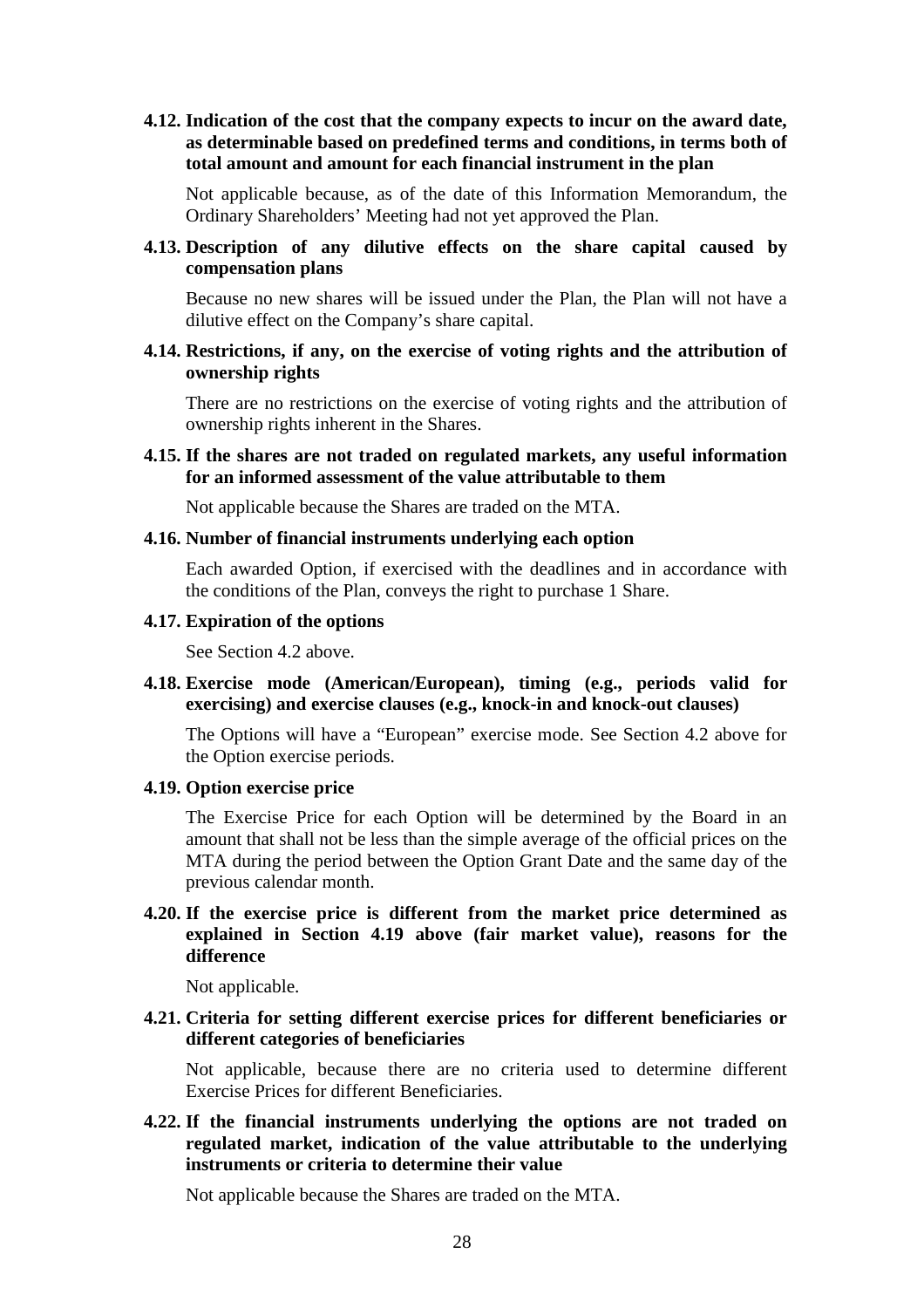**4.23. Criteria for the adjustments required as a result of extraordinary share capital transactions and other transactions causing a change in the number of the underlying instruments (capital increases, extraordinary dividends, reverse stock splits and stock splits, mergers and demergers, conversions into other classes of shares, etc.)** 

If the number of the Company's shares should change due to share capital transactions, including reverse stock splits and stock splits, the Board may approve appropriate changes in the number of Shares linked with Options awarded under the Plan, in accordance with the applicable adjustment criteria.

If necessary to enable the Beneficiaries to exercise their rights under the Plan, the Board shall activate the necessary procedures by the relevant governance bodies, in order to adjust the Option exercise methods and conditions, on the occasion of the following transactions:

- a) mergers, absorption of the Company into another company and demerger of the Company, with the Board reserving the right to set a deadline by which the awarded Options must be exercise or expire;
- b) reduction of the share capital due to losses, carried out through the cancellation of shares, except for any treasury shares;

or if other circumstance that may make it necessary should occur.

Any rounding out that may be necessary due to the occurrence of fractional shares will be done to the lower integer. Consequently, Beneficiaries, irrespective of the size of the fraction, will be entitled, all other required conditions being applied, to one less share.

# **4.24. Compensation plans based on financial instruments**

Not applicable because, as of the date of this Information Memorandum, the Ordinary Shareholders' Meeting had not yet approved the Plan.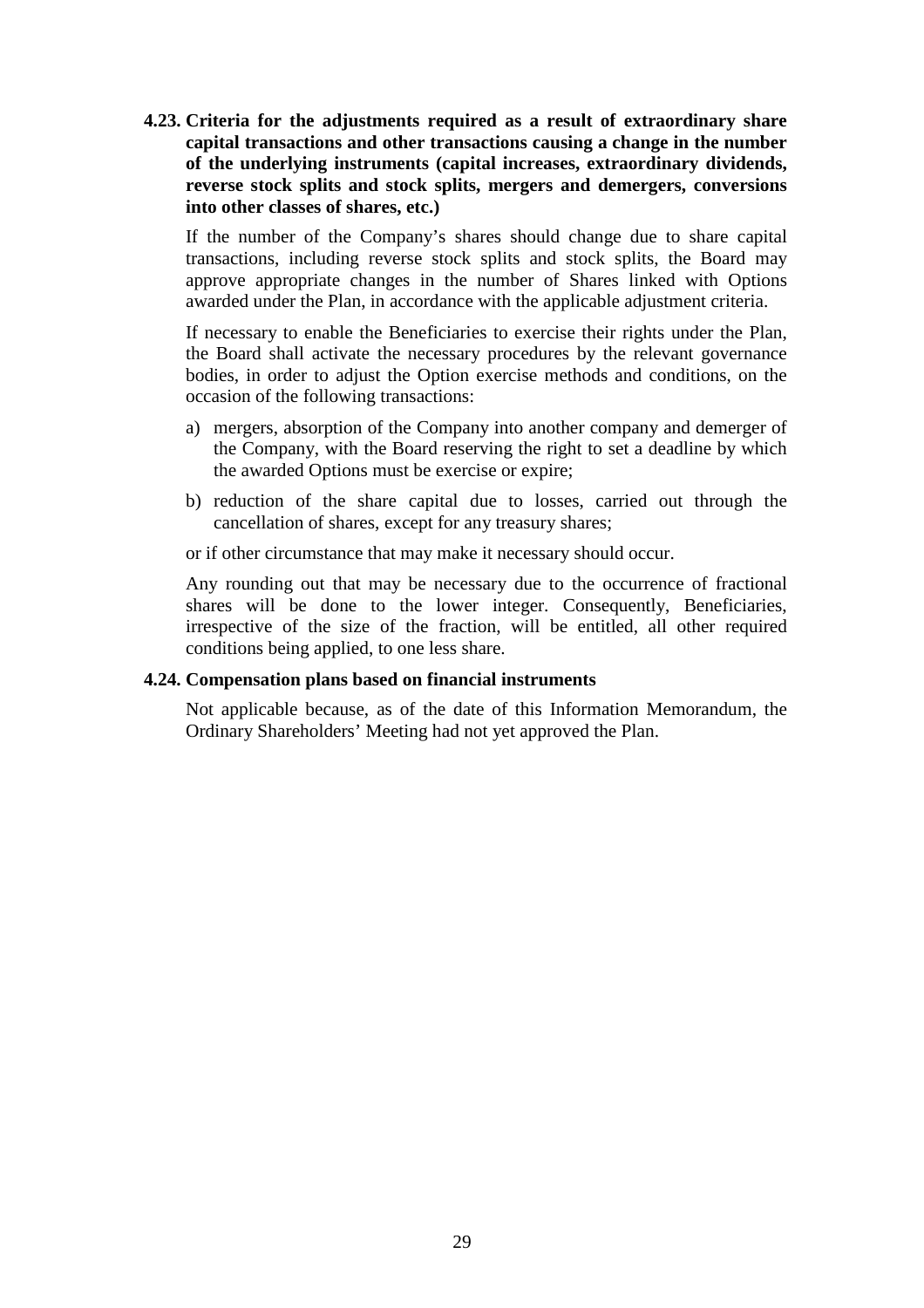# **REPORTS AND MOTIONS FOR RESOLUTIONS CONCERNING THE ITEMS ON THE AGENDA**

# **Agenda**

**5. Authorization to buy and dispose of treasury shares, in accordance with the combined provisions of Article 2357 and Article 2357** *ter* **of the Italian Civil Code, Article 132 of Legislative Decree No. 58 of February 24, 1998 and applicable implementation provisions.** 

# **Dear Shareholders:**

You have been called to an Ordinary Shareholders' Meeting to review and approve a motion to authorize the purchase and disposition of common shares of DiaSorin S.p.A. (hereinafter "**DiaSorin**" or the "**Company**"), in accordance with the combined provisions of Article 2357 and Article 2357 *ter* of the Italian Civil Code, Article 132 of Legislative Decree No. 58 of February 24, 1998 ("**TUF**") and applicable implementation provisions.

# **1. Reasons for requesting the authorization to buy and dispose of treasury shares**

The request to authorize the purchase and disposition of treasury shares is being made for the purpose of providing the Board of Directors with the treasury shares needed to implement the Company's new stock option plan, pursuant to which the plan's beneficiaries will be awarded grants of options valid to buy DiaSorin common shares that are already outstanding an are held by the Company as treasury shares.

Specifically, the new share incentive plan for executives and key employees of DiaSorin and its subsidiaries designated from time to time by the Board of Directors, called "DiaSorin S.p.A. 2010 Stock Option Plan" (the "**2010 Plan**"), calls for the award to the beneficiaries of up to 750,000 options (the "**Options**") valid to buy up to 750,000 DiaSorin common shares held by the Company as treasury shares. Additional information about the motion to establish the 2010 Plan, submitted for approval to the Company's Ordinary Shareholders' Meeting (convened for April 27, 2010, on the first calling, and April 30, 2010, on the second calling) as the fourth item on the Meeting's Agenda is provided in the explanatory report prepared in accordance with Article 114-*bis* of the TUF and the Information Memorandum of the 2010 Plan prepared in accordance with Article 84-*bis* of Consob Regulation No. 11971/1999, as amended (hereinafter the "**Issuers' Regulations**"), which have been made available to the public in the manner and by the deadline required pursuant to law.

Given the purpose of the motion to authorize the purchase and disposition of treasury shares and in view of the beneficiaries of the 2010 Plan, the transactions involving treasury shares are consistent with the market practice concerning purchases of treasury shares to create an "inventory of securities," as allowed by the Consob with Resolution No. 16839 of March 19, 2009, pursuant to Article 180, Section 1, Letter c), of the TUF, because purchased treasury shares will be used to implement a program awarding stock options to executives and key employees of DiaSorin and its subsidiaries.

# **2. Maximum number, class and par value of the shares subject of the authorization**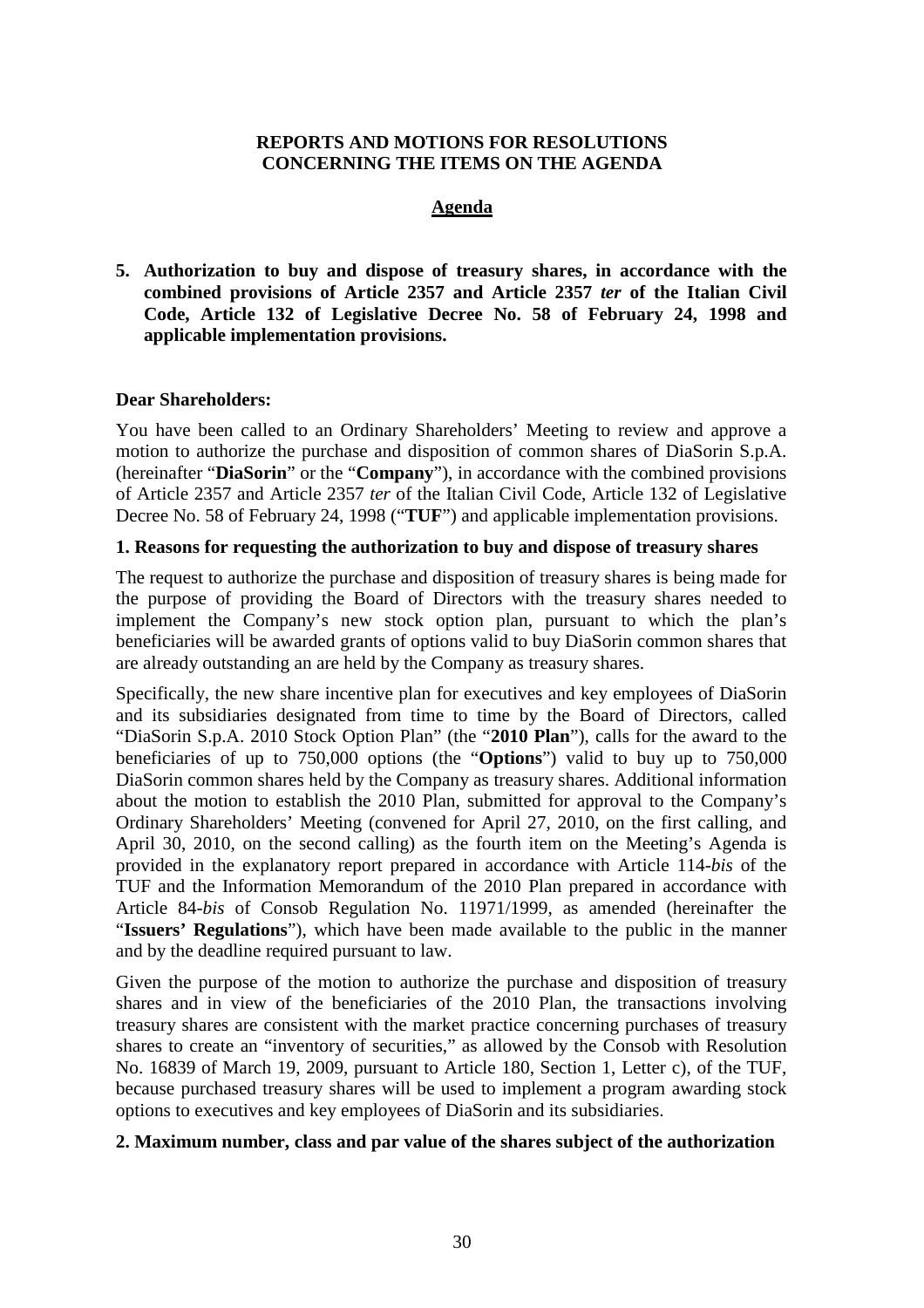The authorization is being requested to purchase, in one or more installments, up to 750,000 Company common shares, par value 1 (one) euros each, regular ranking for dividends, equal to 1.36% of the Company's share capital.

# **3. Useful information for an informed assessment of compliance with the relevant provision of Article 2357, Section 3, of the Italian Civil Code**

As of the date of this Report, DiaSorin's share capital amounted to 55,000,000 euros (fully subscribed and paid-in), comprised of 55,000,000 common shares, par value 1 (one) euro each.

As of the date of this Report, the Company held no treasury shares and none of its subsidiaries held DiaSorin shares.

The authorization to buy treasury shares is being requested to purchase up to 750,000 common shares, equal to 1.36% of the Company's share capital. This percentage is below the ceiling of one-fifth of the share capital set forth in Article 2357, Section 3, of the Italian Civil Code, it being understood that, pursuant to Article 2357, Section 1, of the Italian Civil Code, purchases of treasury shares shall be deemed to have been authorized for, and, therefore, held within, an amount that does not exceed the distributable earning and available reserves shown in the latest duly approved financial statements available when the transaction is executed, based on the consideration actually paid by the Company for the abovementioned purchases.

All of the accounting entries required pursuant to law and the applicable accounting principles shall be made in connection with the purchase and disposition of treasury shares.

# **4. Length of time for which the authorization is being requested**

The authorization to buy treasury shares is being requested for a period of 18 months, counting from the date of the corresponding resolution of the Shareholders' Meeting. The authorization to dispose of the treasury shares is being request without time limit.

# **5. Consideration for purchases and disposition transactions**

# **5.1. Minimum and maximum consideration for purchases of treasury shares**

The Board of Directors recommends that purchases of treasury shares be carried out consistent with operating terms generally accepted by market practice for purchases of treasury shares carried out to create an "inventory of securities," as allowed by the Consob with Resolution No. 16839 of March 19, 2009, pursuant to Article 180, Section 1, Letter c), of the TUF (including those concerning volumes set forth in Article 5, Sections 2 and 3, of CE Regulation No.2273/2003 of December 22, 2003) and, therefore, at a price that may not be greater than the price of the latest independent transaction or the price of the highest independent bid available on the trading market where the purchase is being executed, whichever is higher, it being understood that the consideration per share may never be lower by more than 15% or higher by more than 15% than the official price posted for the DiaSorin shares during the stock market trading session that preceded each buy transaction.

# **5.2. Consideration for disposals of treasury shares**

The DiaSorin common shares purchased pursuant to the authorization subject of this motion will be allocated to the Beneficiaries who exercise the Options awarded to them in accordance with the terms and conditions of the 2010 Plan. The shares will be allocated on the basis of 1 DiaSorin common share for each exercised Option, at a price that will be determined by the Board of Directors at the time of the Option grant, in an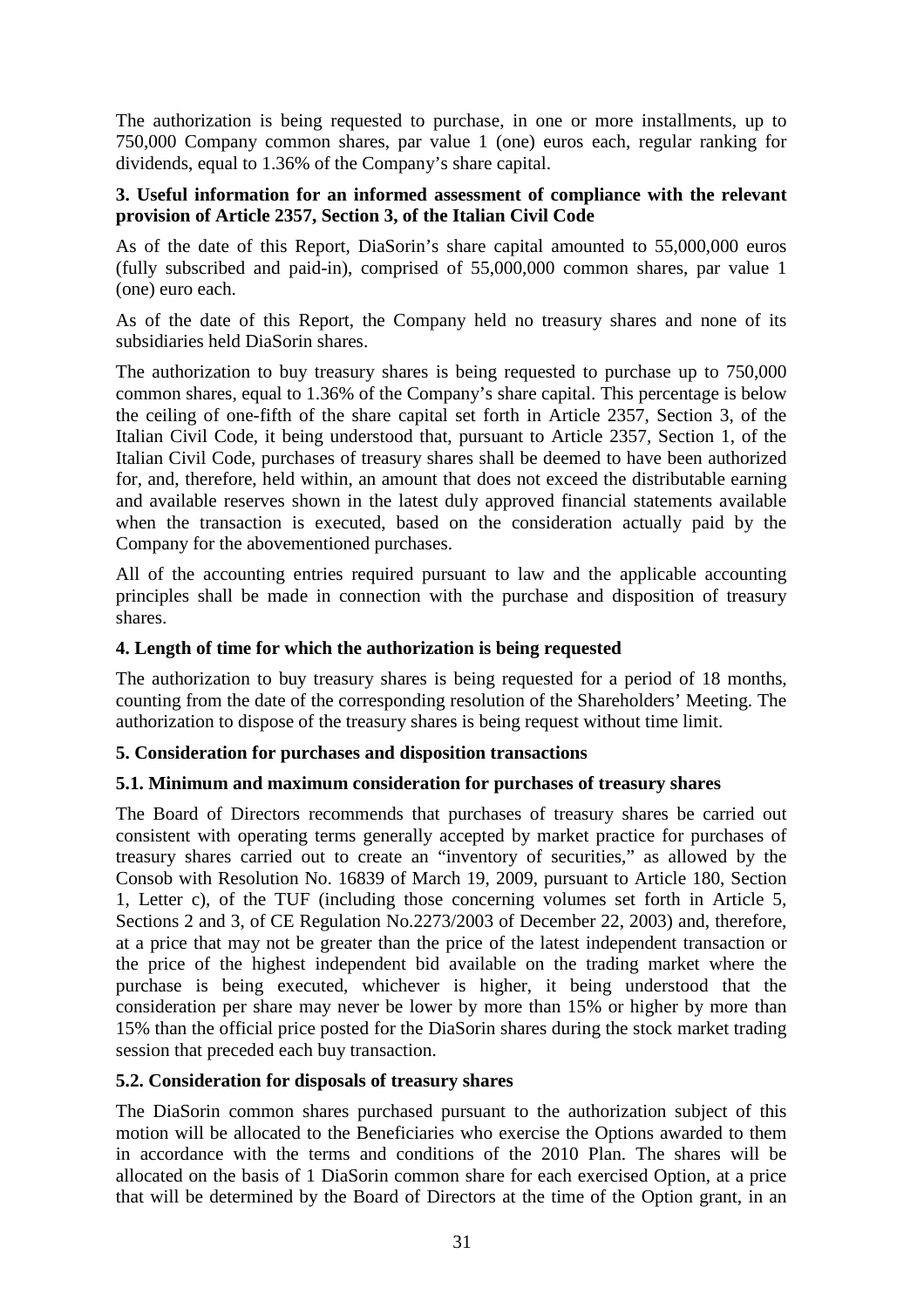amount that shall not be less than the simple average of the official prices at which the DiaSorin common shares traded on the Online Stock Market organized and operated by Borsa Italiana S.p.A. during the period between the Option grant date and the same day of the previous calendar month. All of the above transactions shall be carried out consistent with the operating and other procedures set forth in the applicable provisions of Consob Resolution No. 16839 of March 19, 2009, the full text of which shall be deemed to have been herein incorporated by reference.

Should there be any remaining treasury shares when the 2010 Plan expires, is fully utilized or becomes wholly or partly ineffective, these treasury shares may be disposed of through transactions in a regulated market or trough other methods of disposition allowed by the applicable regulations, at a price per share that may not be lower by more than 15% than the official price posted for the DiaSorin shares during the stock market trading session that preceded each transaction.

# **6. Methods applied to execute purchases**

The Board of Directors recommends that purchases be executed on regulated markets. in accordance with the operating methods allowed by the organization and management regulations of those markets, which, pursuant to Article 144-*bis,* Section 1, Letter b), of the Issuers' Regulations, do not allow the direct matching offers to buy with predetermined offers to sell in order to ensure compliance with the principle of equal treatment of all shareholders, as required by Article 132 of the TUF.

Acts of disposition involving the treasury shares acquired in the manner described above will be executed through allotment of the shares to Beneficiaries who exercise the Options awarded to them in accordance with the terms and conditions of the 2010 Plan, without prejudice to the provisions of Section 5.2 above regarding other methods for the disposition of treasury shares.

Transactions executed to dispose of treasury shares shall always be carried out in accordance with current laws and regulations governing the execution of transactions involving listed securities and may be carried out in one or more installments, with a gradual approach deemed to be beneficial for the Company.

# **7. Motion for a resolution**

"The Ordinary Shareholders' Meeting of DiaSorin S.p.A., having reviewed the report of the Board of Directors,

# resolves to

(A) authorize transactions for the purchase and disposition of treasury shares, pursuant to and for the purposes of Article 2357 and Article 2357 *ter* of the Italian Civil Code, Article 132 of Legislative Decree No. 58/1998 and the applicable regulatory provisions, earmarked for the purpose of implementing the "DiaSorin S.p.A. 2010 Stock Option Plan" (the "2010 Plan"), as explained below, consistent with the methods, terms and conditions set forth in the Report of the Board of Directors, and, therefore, to:

1. authorize, pursuant to and for the purposes of Article 2357 of the Italian Civil Code, the purchase, in one or more installments over a period of 18 months counting from the date of the Ordinary Shareholders' Meeting, up to 750,000 Company common shares for a consideration per share that may never be lower by more than 15% or higher by more than 15% than the official price posted for the DiaSorin shares during the stock market trading session that preceded each buy transaction, consistent with operating terms generally accepted by market practice for purchases of treasury shares carried out to create an "inventory of securities," as allowed by the Consob with Resolution No. 16839